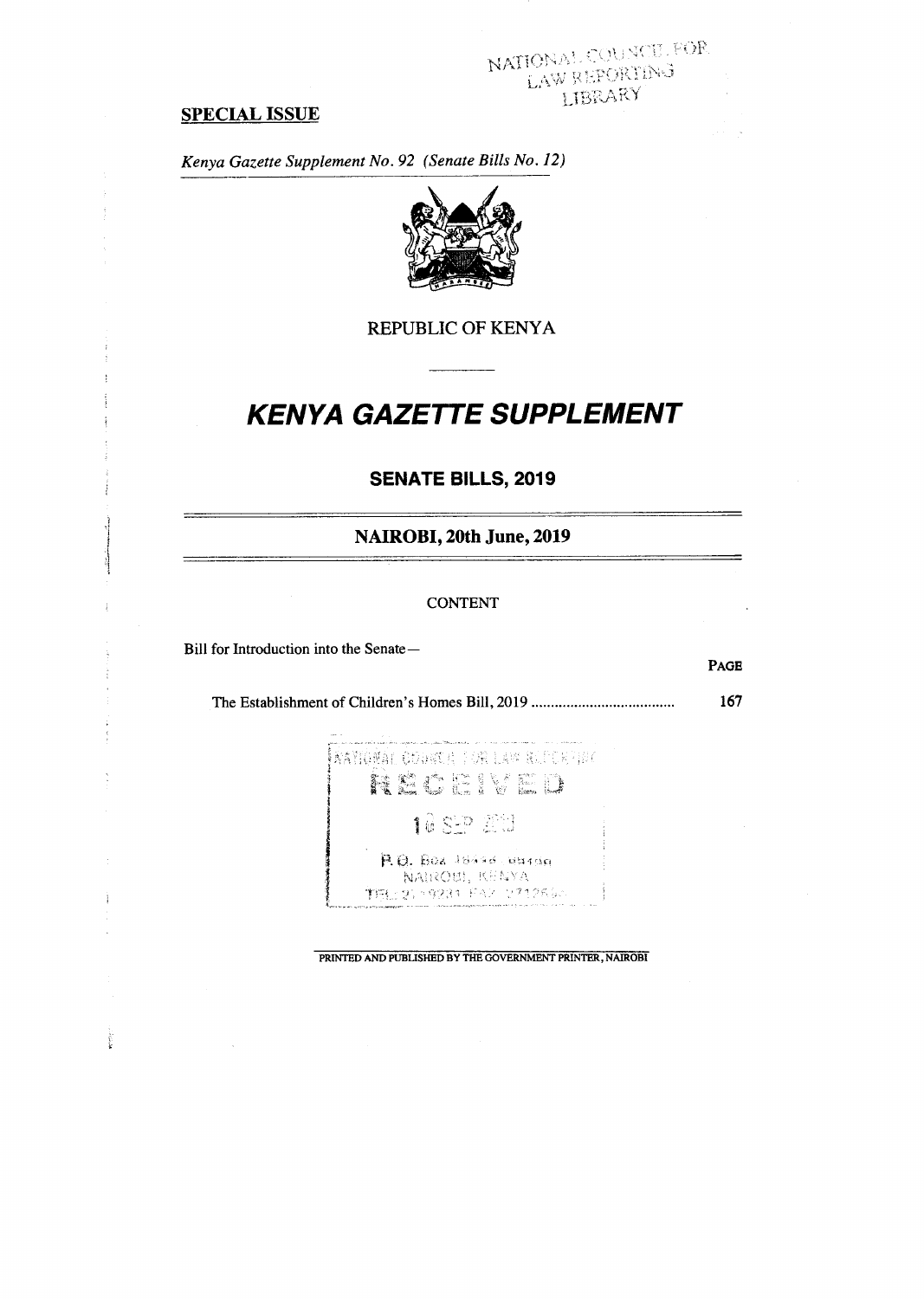# **THE ESTABLISHMENT OF CHILDREN'S HOMES BILL, 2019**

# **ARRANGEMENT OF CLAUSES**

#### *Clause*

# **PART I — PRELIMINARY**

- 1—Short title.
- 2—Interpretation.

3—Object and purposes.

4—Guiding principles.

5—Non-application of Act.

# **PART II — CARE AND PROTECTION OF NEGLECTED CHILDREN**

6—Rights of a child.

- 7—Obligations of the National government with respect to the rights of neglected children.
- 8—Obligations of a County Government with respect to the rights of neglected children.

# **PART III —ESTABLISHMENT OF CHILDREN'S HOMES**

9—Establishment of children's homes.

10—Requirement for registration and licensing.

11—Registration and licencing of children's homes.

12—Location assessment of intended home.

- 13—Refusal to register a home.
- 14—Cancellation of a licence.

15—Notice of non-compliance.

16—Effect of cancellation of licence.

17—Closure of a home.

18—Submission of reports on the management of a home.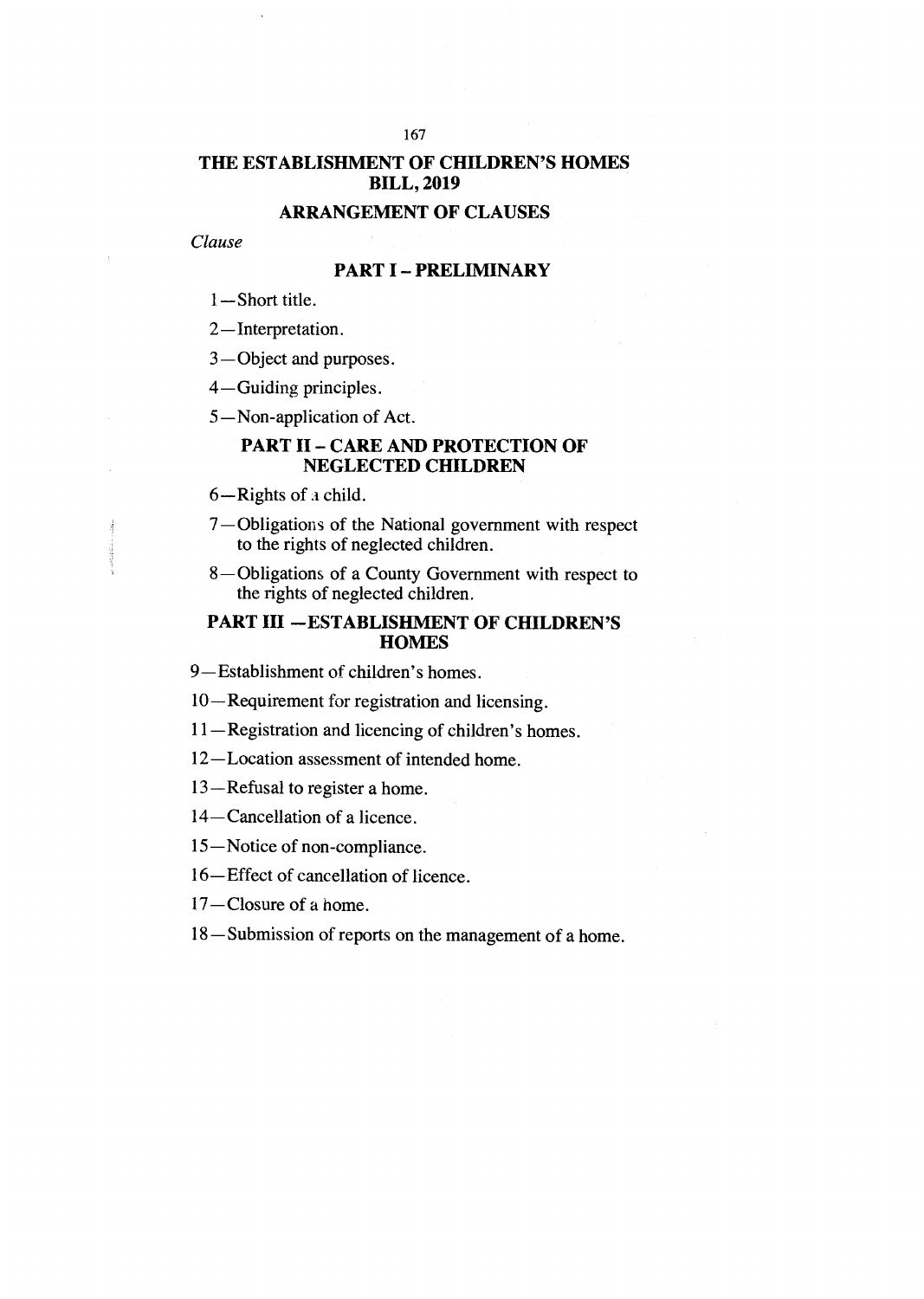19—Establishment of committees and appointment of authorised officers.

# **PART IV - CARE FOR CHILDREN WITHIN A CHILDREN'S HOMES**

- 20—Welfare of children in a home.
- 21—Right to education of children residing in a home.

22—Medical care of children in a home.

- 23—Delivery of child care in a home.
- 24—Management of a children's home.
- 25—Personnel in a children's home.
- 26—Qualification of personnel in a home.
- 27—Admission of a child into a children's home.
- 28—Records relating to children in a home.
- 29—Services rendered within a home.
- 30 Role of management of a home.
- **31—Conduct** of personnel in a children's home.
- **32—Discipline** of children in a home.
- **33 —Risk** management within a home.
- **34—Monitoring** and surveillance.
- **35—Notification** of abuse of a child.
- **36—Register of** notifications on abuse of children in a **home.**

# **PART V — INSPECTION AND EVALUATION OF SAFETY IN A CHILDREN'S HOME**

- **37—Safety in a children's** home.
- **38—Appointment of** inspectors.
- **39—Powers of an** inspection officer.

# **PART VI — MISCELLANEOUS PROVISIONS**

- **40—General penalty.**
- **41—Regulations.**

# **PART VII - TRANSITIONAL PROVISIONS AND CONSEQUENTIAL AMENDMENTS**

- **42—Existing homes.**
- 43—Amendments **to No.** 8 of 2012.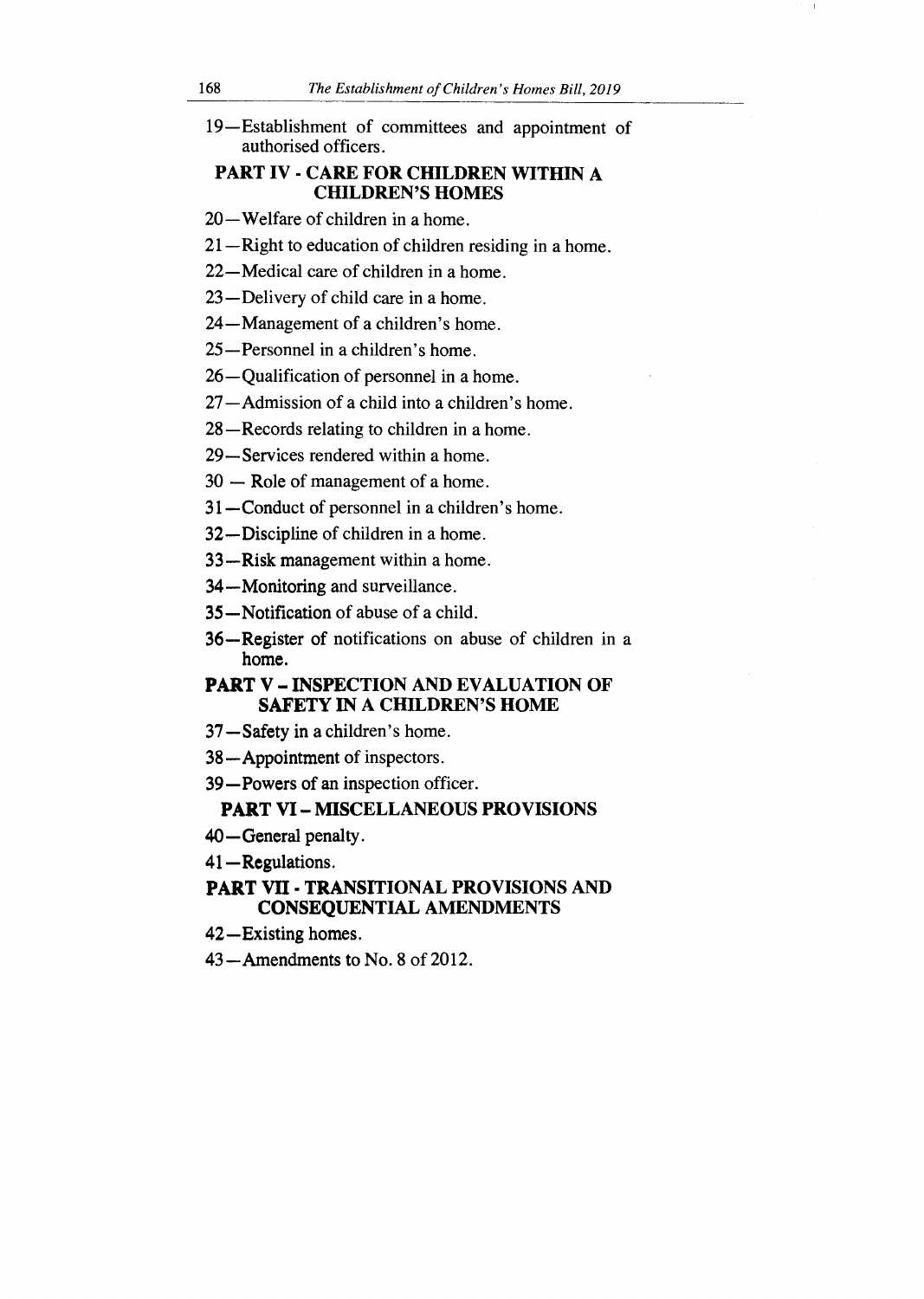#### **THE ESTABLISHMENT OF CHILDREN'S HOMES BILL, 2019**

#### **A Bill for**

**AN ACT of Parliament to provide a framework for the care and protection of neglected children within the Counties; to provide a legal framework for the registration and licensing of children's homes within the Counties; to give effect to Article 53 with regard to neglected children; and for connected purposes.** 

**ENACTED** by the Parliament of Kenya, as follows —

#### **PART I—PRELIMINARY**

1. (1) This Act may be cited as the Establishment of Children's Homes Act, 2019.

2. (1) In this Act, unless the context otherwise requires —

"Cabinet Secretary" means the Cabinet Secretary responsible for matters related to children;

"child" has the meaning assigned to it under Article 260 of the Constitution;

"child abuse" has the meaning assigned to it under the Children Act;

"child care" means services that have as their primary purpose the care and supervision of neglected children;

"children's home" means facility that provides child care services, but does not include a family child care home;

"Council" means the National Council for Children's Services established under section 30 of the Children Act;

No. 8 of 2001.

"county executive committee member" means the county executive committee member responsible for health;

"neglected child" means any child in need of care and protection as defined under section 119 of the Children Act and includes a child -

(a) who is not receiving  $-$ 

(i) the proper care necessary for his or her wellbeing, including adequate food, clothing and shelter;

Short title.

Interpretation.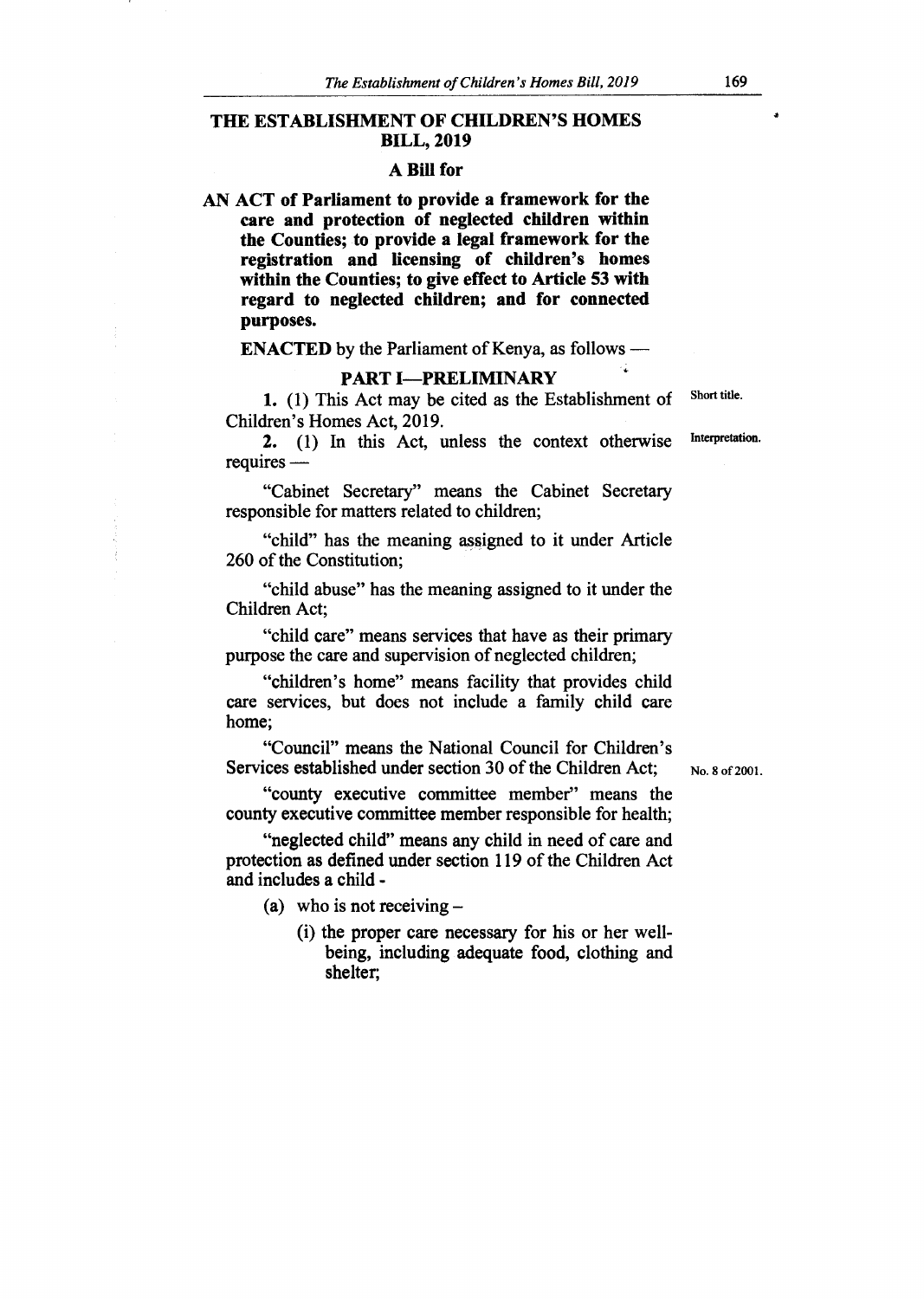- (ii) the necessary nourishment or medically indicated treatment including food;
- (b) whose care is not provided solely on the basis of the present or anticipated mental or physical impairment as determined by a physician or otherwise is not receiving the proper or necessary support or medical or other remedial care necessary for a child's well-being, or other or who is subjected to an environment which is injurious insofar as —
	- (i) the child's environment creates a likelihood of harm to the child's health, physical well-being, or welfare; and
	- (ii) the likely harm to the child is the result of a blatant disregard of parent or caretaker responsibilities; or
- (c) who is abandoned by his or her parents or other person responsible for the child's welfare without a proper plan of care; and

"rehabilitation" means the process by which a neglected child is enabled to reach and maintain the child's optimal physical, sensory, intellectual, psychiatric or social functional levels, and includes measures to restore functions or compensate for the loss or absence of a function, but excludes medical care.

(2) A child shall not, for the purpose of this Act, be considered as a neglected child for the sole reason that the child's parent or other person responsible for his or her welfare has left the child in the care of an adult relative for any period of time.

**3.** The objects of this Act are to—

Objects of the Act.

- (a) provide a framework that promotes the rights of neglected children to protection from harm and to basic nutrition, shelter and healthcare as set out under Article  $53(1)(c)$  and (d) of the Constitution;
- (b) promote and protect the status, well-being, safety and security of children who have no person to care for them;
- (c) provide a framework for the registration, establishment and management of service and the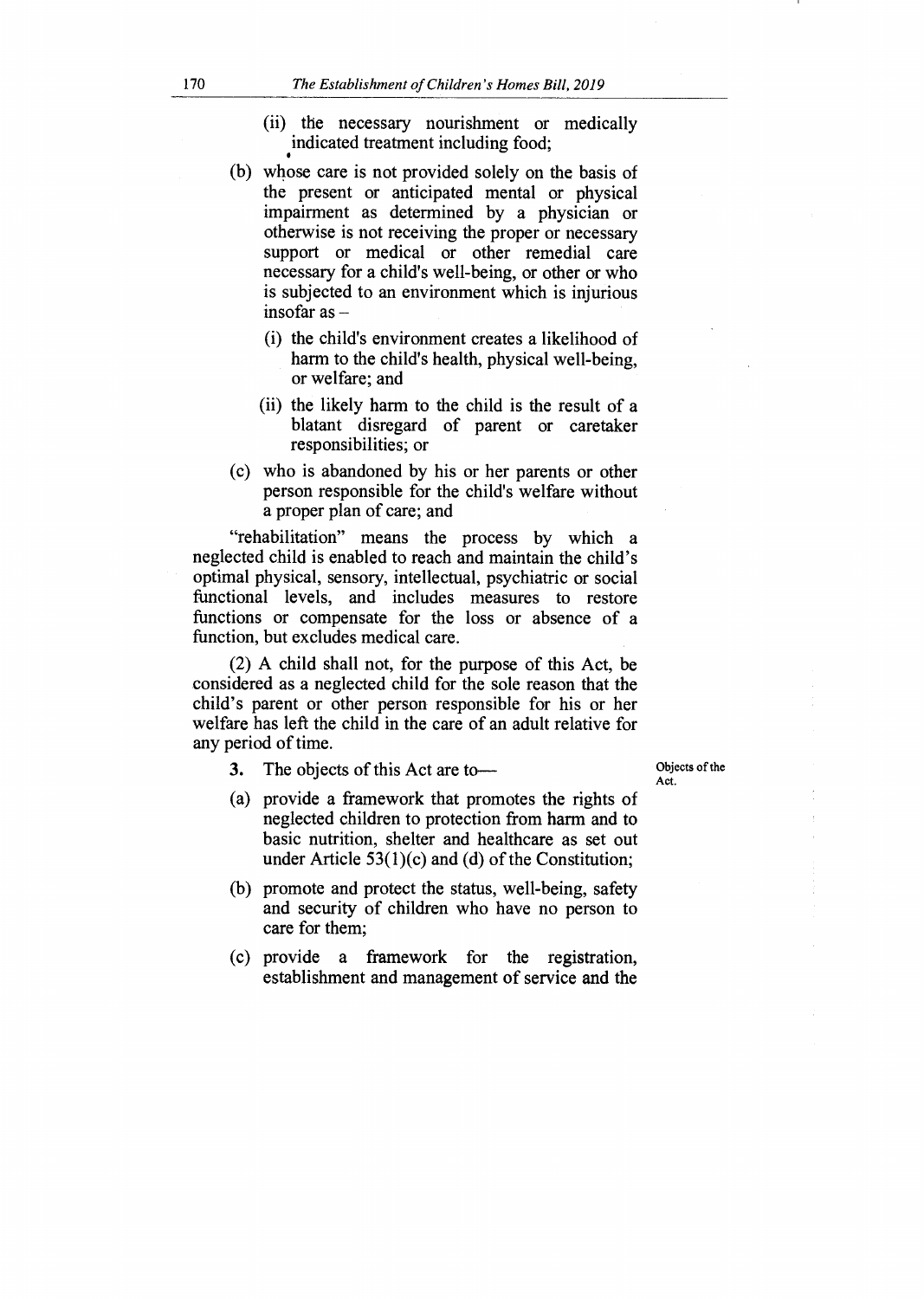establishment and management of children's homes; and

(d) provide a framework for the provision of quality care in children's homes established under this Act.

**4.** All persons under this Act shall, in the performance of their functions under this Act, be guided by the following principles—

- (a) the welfare of the child is the paramount consideration;
- (b) respect, protection, promotion and fulfilment of the rights of a child as enshrined under Article 53 of the Constitution;
- (c) the need to rehabilitate any child who has undergone abuse or neglect and to enable such child to manage the effects of such abuse or neglect;
- (d) the need to nurture each child as an individual with talents, strengths and capabilities that can develop over time;
- (e) accountability of duty bearers and transparency in the implementation of this Act;
- (f) coordinated public participation in the formulation and implementation of policies and plans related to care and protection of children; and
- (g) the need to ensure that interventions for the care and protection of neglected children are based on<br>objective information and methods and objective information and methods and monitoring mechanisms and regular evaluations are established, thus ensuring transparency in the management of facilities and care of neglected children.
- **5.** This Act shall not apply to —

Non-application of Act.

- (a) persons providing care and supervision exclusively to children who are members of their immediate families;
- (b) child care services that are provided exclusively to a child in the child's home by a person other than a parent of the child; or

Guiding principles.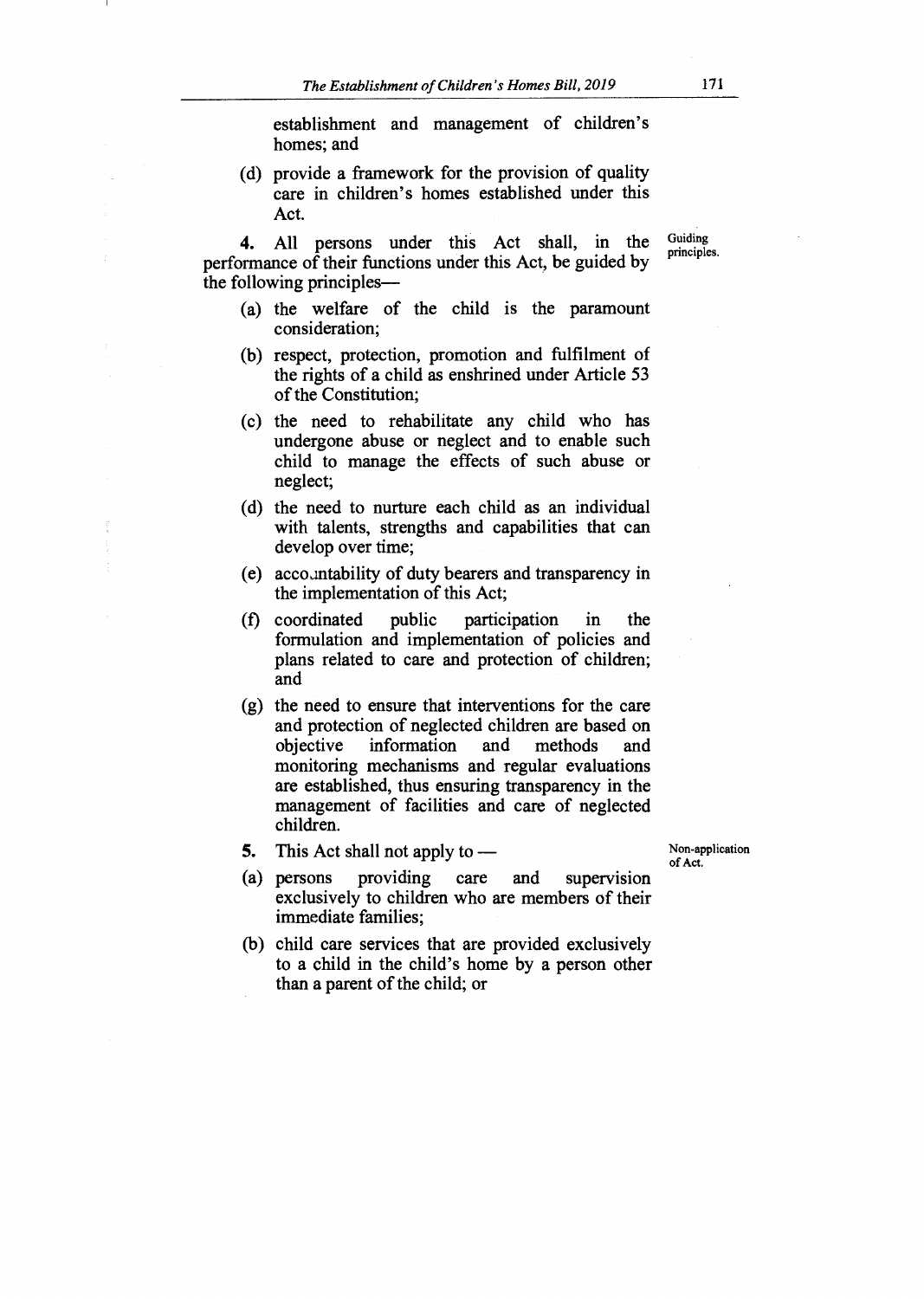- (c) a home, premises or establishment that
	- (i) would, save for this Act, be a home merely because it is used to provide accommodation for children for the purpose of a holiday or for cultural, educational, recreational or sporting activities;
	- (ii) provides day care services to children;
	- (iii) is established as a rehabilitation or remand home under the Children Act; or
	- (iv) is established as a borstal institution under section 3 of the Borstal Institutions Act.

#### **PART II — CARE AND PROTECTION OF NEGLECTED CHILDREN**

**6.** Pursuant to Article 53 of the Constitution, every child has the right to —

- (a) free and compulsory basic education;
- (b) basic nutrition, shelter and health care;
- (c) protection from abuse, neglect, harmful cultural practices, all forms of violence, inhuman treatment and punishment and hazardous or exploitative labour;
- (d) protection from any form of physical and mental abuse;
- (e) protection from discrimination and to be free from exploitation;
- (f) take part in activities that promote the child's social, physical, mental and emotional well-being; and
- (g) receive reasonable care, assistance and protection from the family and the State.

**7. (1)** The National and County Governments shall, to **the extent** of their constitutional mandate, promote the **care and protection** of neglected children.

**(2) In ensuring that the National Government fulfils its obligations under subsection (1), the Council shall —** 

**(a) adopt a comprehensive national strategy and plan of action and policies for the protection and care of neglected children;** 

Obligations of the National Government with respect to the rights of neglected children.

Rights of a child.

No. 8 of 2012.

Cap. 92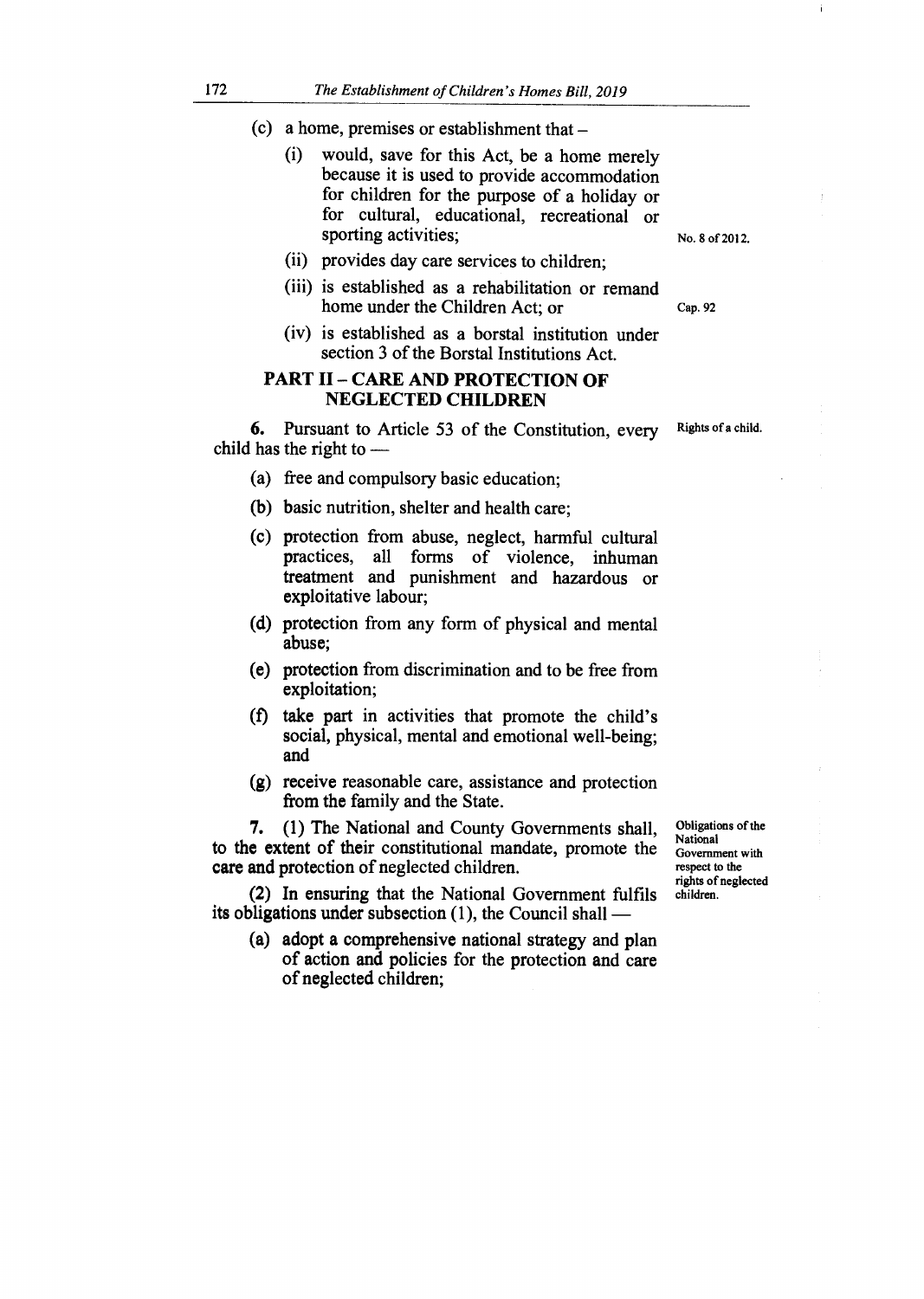- (b) collaborate with County Governments in the development of the necessary physical and technological infrastructure for the care, rehabilitation and provision of basic services to neglected children; and
- (c) maintain a data base on neglected children in the Republic, on their status and their needs in order to put in place adequate mechanisms for the provision of services to meet such needs.

(3) In performing its functions under subsection (1), the Council shall —

- (a) collaborate with the relevant public entities in establishing mechanisms that ensure that all neglected children have access to community and State based care support systems;
- (b) collaborate with the County Governments and relevant State and private agencies in carrying out activities for the provision of such basic services to neglected children found within the respective Counties;
- (c) carry out research, data collection, analysis and the sharing and dissemination of information on the welfare of children in the Republic; and
- (d) collaborate with the County Governments in
	- (i) establishing a mechanism for the care of neglected children to ensure that the rights conferred on a child under Article 53 of the Constitution are attained with respect to the neglected children; and
	- (ii) expanding and strengthening community and family based care and support systems for the care of neglected children; and
- (e) perform such other functions as may be necessary for the implementation of this Act.

**(4)** The Council may, for the purpose of subsection (3), conduct inquiries, including public inquiries, into any matter relating to the welfare, care and protection of neglected children within a County.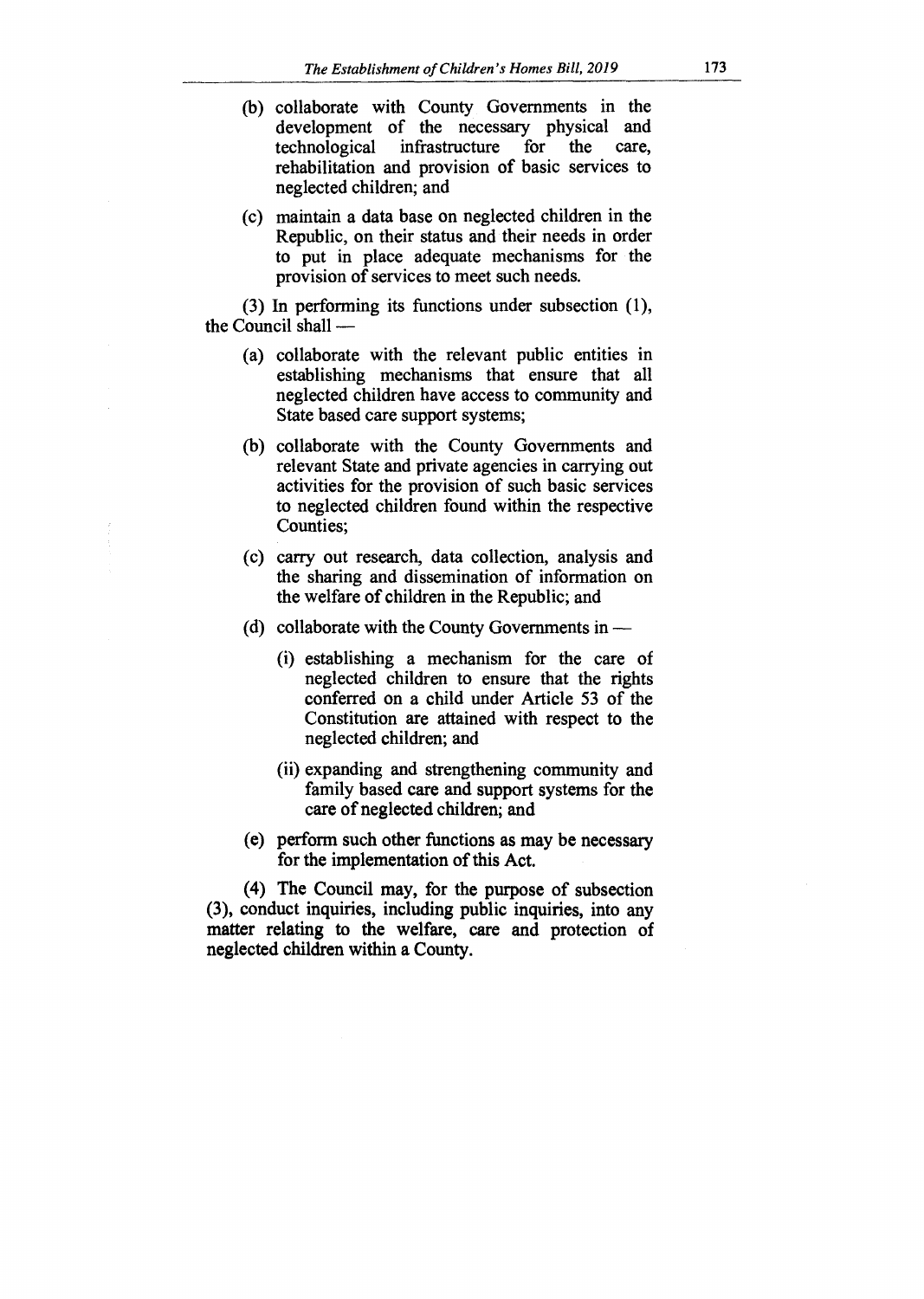**8.** Each county executive committee member shall, in ensuring that the County Government fulfils its obligation under section  $7(1)$ , —

- (a) implement the national policy and strategies relating to the care and protection of neglected children within the County;
- (b) formulate and implement county specific programmes for the care and protection of neglected children within the respective County;
- (c) deliver, in collaboration with the Council, such social services for the care and protection of neglected children within the respective County as may be considered appropriate;
- (d) provide the necessary social services essential for the welfare of families and in particular, children within the respective County;
- (e) approve and oversee the proper implementation of child welfare programmes proposed by children's homes established under this Act;
- (f) design, in collaboration with the Council, County specific programmes for the care, protection and alleviation of the plight of children —
	- (i) with special needs or requiring special care and attention within the County; and
	- (ii) living in conditions of acute hardship including street children and children who abuse drugs or who suffer any form of child abuse;
- (g) monitor and supervise children's homes and such other persons involved in the delivery of social services to neglected children in the County and coordinate the delivery of such services within the County; and
- (h) collaborate with the Council in the provision of such technical assistance, information and facilities as may be necessary to ensure the efficient delivery of social services to in children's homes established within the county.

#### **PART III — ESTABLISHMENT OF CHILDREN'S HOMES**

**9.** (1) A County Government may establish and maintain a children's home for the care and protection of neglected children within the county.

Establishment of children's homes.

Obligations of a **County** Government with respect to the care of neglected children.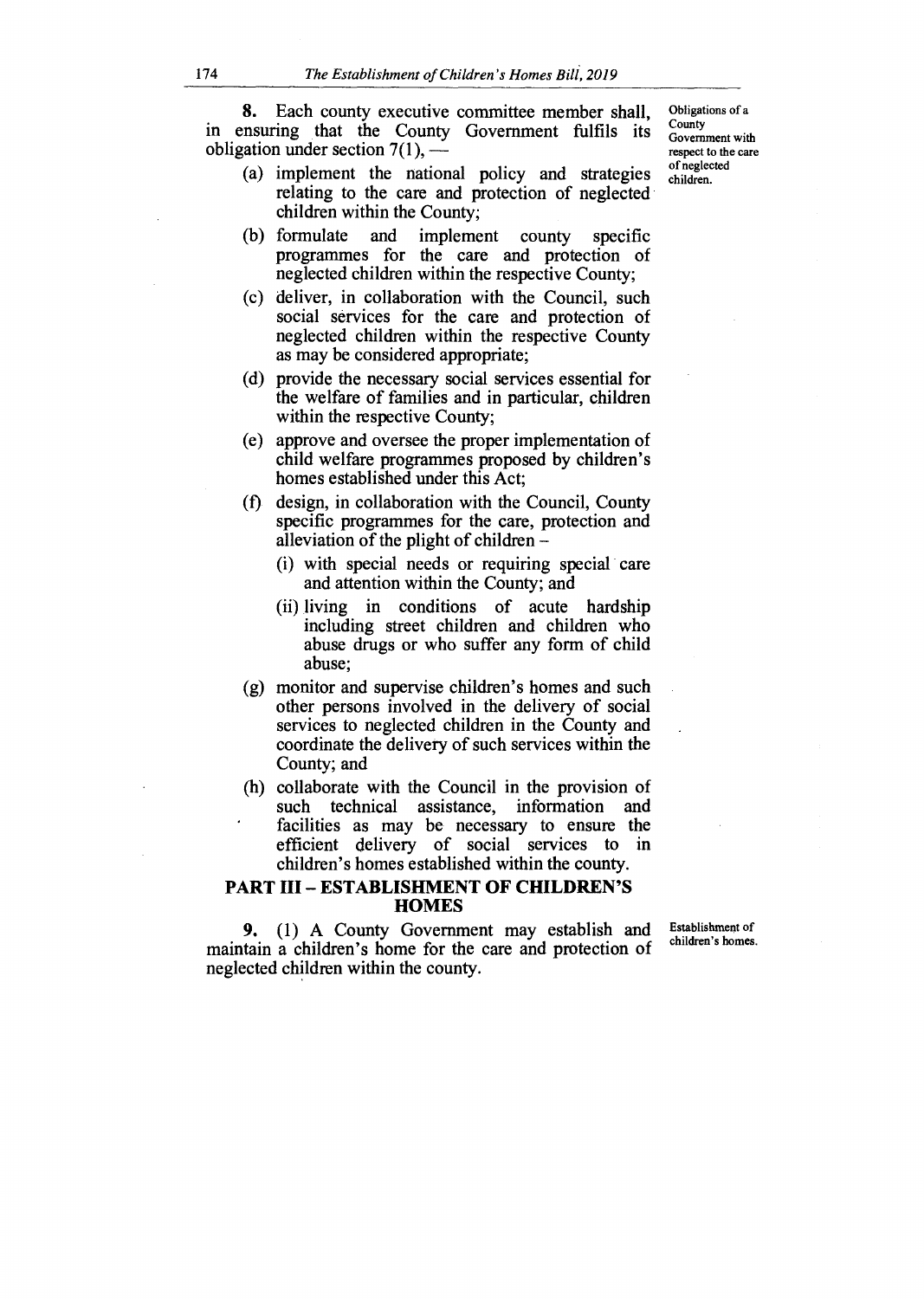(2) A person shall not establish or manage a children's home unless the home is registered and a licence issued in accordance with this Act.

(3) Subsection (2) shall not apply with respect to a children's home that is established by a County Government.

10. (1) A person shall not own or operate a children's home unless —

- (a) the home is registered in accordance with this Act; and
- (b) such person is issued with a licence to operate the home under this Act.

(2) A person who contravenes the provisions of subsection (1) commits an offence and is liable, on conviction, to a fine not exceeding five hundred thousand shillings, or to imprisonment for a term not exceeding one year, or to both.

11. (1) A person who intends to establish a children's home shall make an application to the county executive committee member in the form prescribed by the county executive committee member for the registration of the home and the issuance of a licence to an applicant to operate the home.

(2) Each County Government may enact county specific legislation setting out the —

- (a) criteria for the registration of a children's home within the respective county;
- (b) information required to be submitted by an applicant for registration;
- (c) process of determination of an application for registration of a children's home;
- (d) the conditions for the issuance or renewal of a licence under this Act;
- (e) the grounds for the rejection of an application or cancellation of a licence issued under this Act;
- (f) the process of issuance of a licence to an applicant for the management of a home; and
- $(g)$  process of application for the renewal of licences, de-registration and revocation of a licence issued to an applicant under this Act.

Requirement for registration and licensing.

Registration and licencing of a children's home.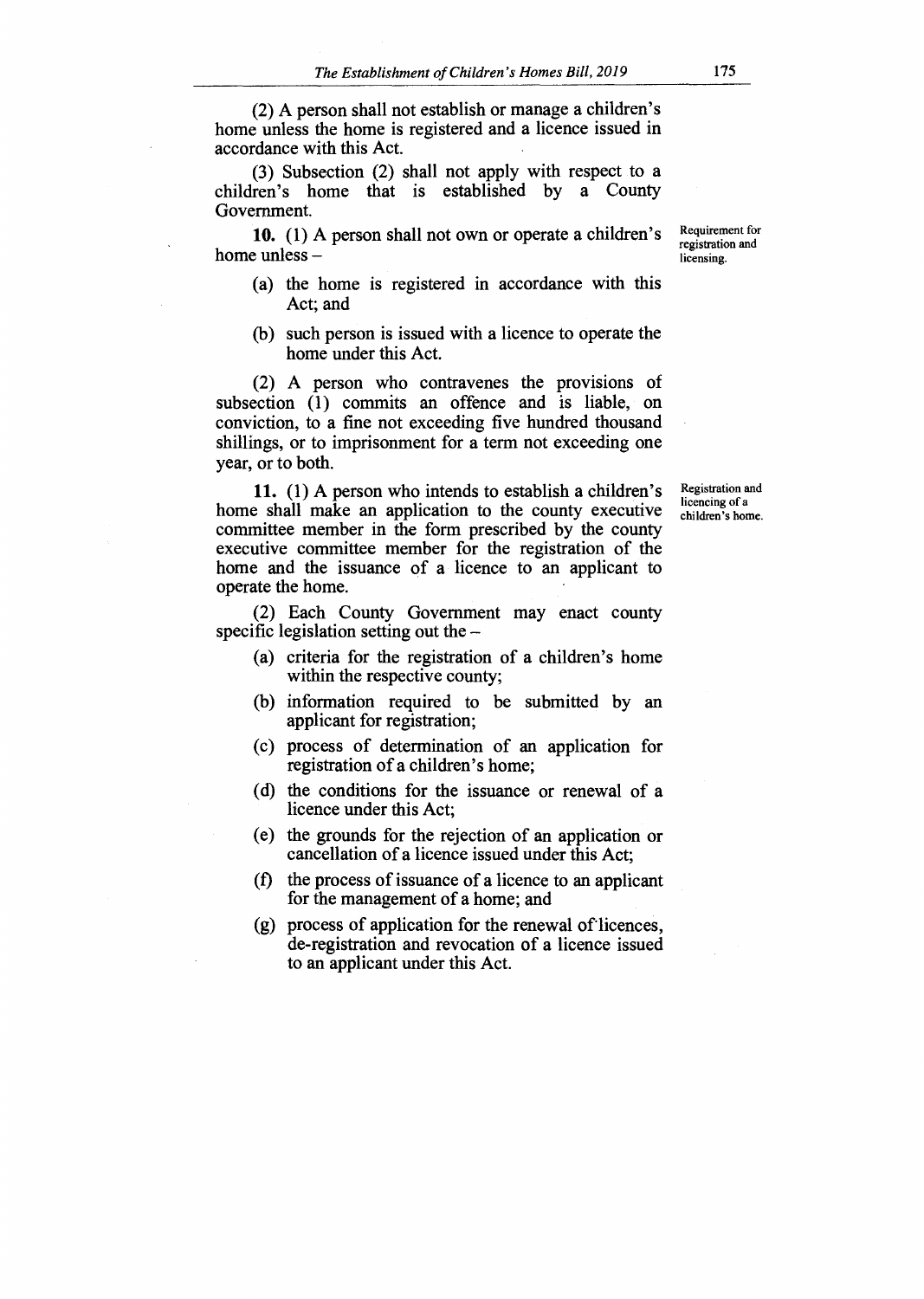(3) Where county legislation has not been enacted, **the requirements** under the Schedule shall apply.

**12.** (1) An applicant for registration and licencing shall undertake and submit, together with the application for registration under section 11, a location assessment report setting out evidence of the steps taken to ensure that the premises used for the purposes of the children's home are appropriately and suitably located.

(2) A location assessment report shall contain the following information —

- (a) whether the premises are suitably located so that children cared for in the home are —
	- (i) effectively safeguarded, and
	- (ii) able to access services to meet the needs identified for their care;
- **(b)** whether the location of the home influences the potential for an already vulnerable child to be a victim of crime;
- (c) whether there is a likelihood of children placed in the home becoming drawn into gang crime or anti-social behaviour in the local area;
- (d) the suitability of the local neighbourhood as a location to care for children who may have already been victims of abuse and neglect;
- (e) whether there are environmental factors that would represent a hazard to children within the home; and
- (f) such other criteria as the county executive committee member shall determine.

(3) A person who is licensed under this Act shall related a location assessment to review the undertake a location assessment to review appropriateness and suitability of the location of the premises at least once in every four calendar years.

**13. (1) The** county executive committee member may refuse to register a children's home where—

Refusal to register a home.

- (a) the applicant fails to meet the conditions for registration specified in county legislation enacted pursuant to section 11; or
- (b) the application does not comply with the requirements imposed under this Act or prescribed under the specific county legislation.

Location assessment of intended home.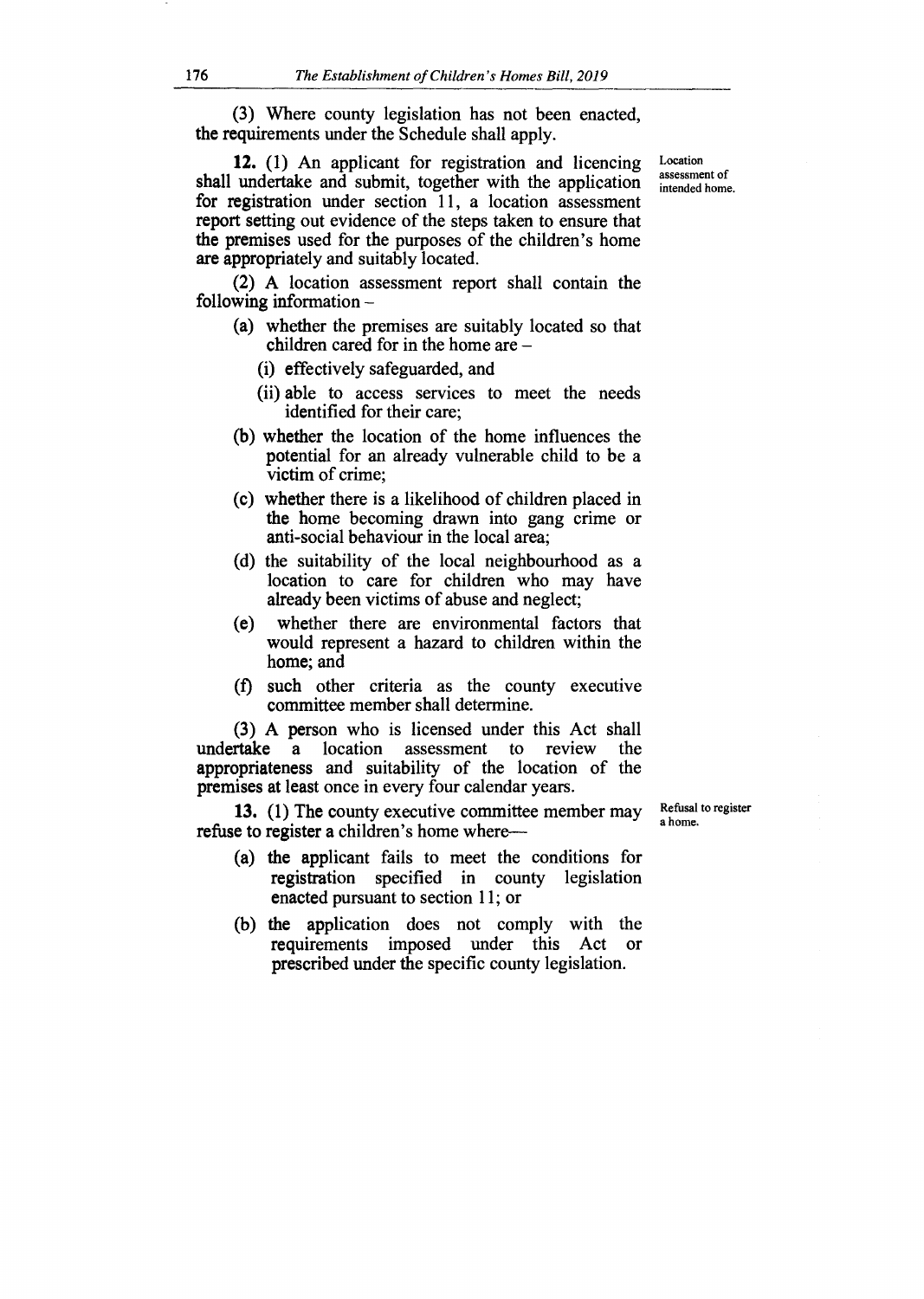(2) The county executive committee member shall notify the applicant of the decision within fourteen days of such refusal.

**14.** (1) The county executive committee member may, subject to the provisions of section 15, cancel the licence issued to a person under this Act in accordance with legislation enacted pursuant to subsection (4).

(2) The county executive committee member shall not cancel a licence under subsection (1) unless the Committee Member—

- (a) issues to the licensee, a notice of at least fourteen days of the intention to revoke the licence in accordance with section 15; and
- (a) grants the licensee, an opportunity to be heard on the revocation.

(3) The county executive committee member shall cancel the licence issued to an applicant in relation to, and de-register, a home which has ceased to be a home or which has been closed down.

(4) A county government may enact county legislation prescribing the grounds for, and the process of, cancelling a licence issued to a person to manage a home under this Act.

(5) Where county legislation has not been enacted, the provisions of the Schedule shall apply.

> Notice of noncompliance.

**15.** (1) A county executive committee member shall, before cancelling the licence issued to a person to manage a home under this Act, issue to the licensee a compliance notice in the prescribed form.

(2) A compliance notice issued under subsection (1) shall—

- (a) be in writing;
- (b) notify the licensee of the non-compliance and the steps required to be undertaken in order to comply; and
- (c) inform the licensee of the time period within which the manager is required to comply with the notice.

Cancellation of a licence.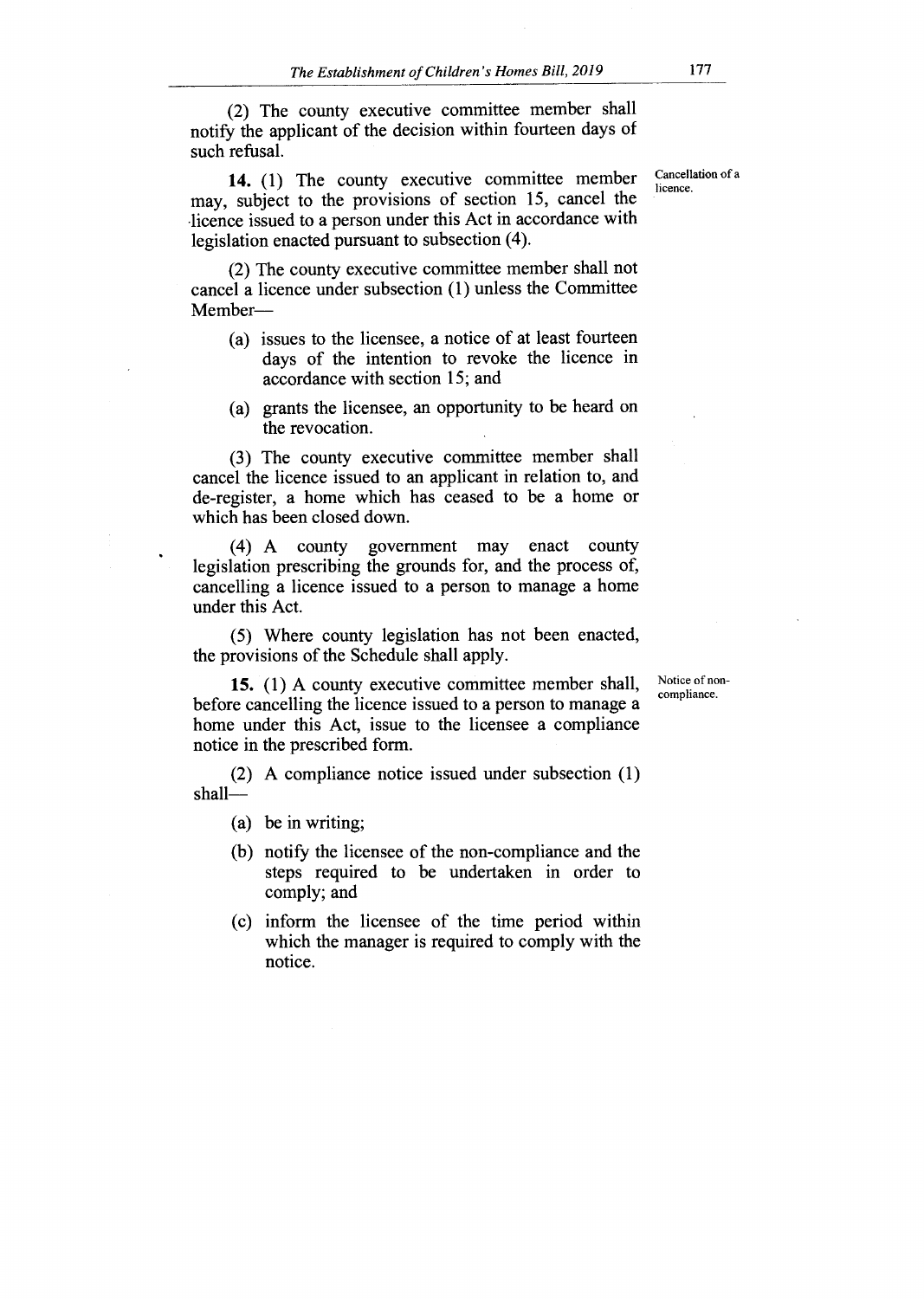(3) The county executive committee member may, upon request by the licensee and, where there are sufficient grounds shown by the licensee, extend the period of compliance for such period as the committee member may consider necessary to ensure compliance.

**16.** (1) Where a licensee who receives a notice under section 15 fails to comply with such notice, the county executive committee member shall —

Effect of cancellation of licence.

- (a) cancel the licence issued to such person;
- (b) notify the licensee in writing of—
	- (i) the cancellation and the reasons for it; and
	- (ii) the date on which the licence was cancelled;
- (c) remove the name of the licensee from the register of licenced persons; and
- (d) cause the name of the licensee whose licence has been revoked to be published in the County *Gazette* within seven days from the date of the revocation.

(2) Where the licence of a home has been cancelled, all the rights and benefits that accrue to the home by virtue of being registered under this Act shall cease to accrue to it.

(3) For purposes of this Act, a cancellation of registration takes effect on the date on which the licence is cancelled by the county executive committee member.

> Closure of a home.

**17.** (1) Where the licence of a children's home is cancelled under section 14, the licensee shall ensure that on the closing down of the home, the children residing in the home are accommodated in another registered children's home.

(2) Where a licensee intends to close down a children's home for any other reason other than the deregistration of the home, the licensee shall —

- (a) inform the county executive committee member of the intention to close down the home and submit a report to the committee member containing information regarding—
	- (i) the children residing in the home;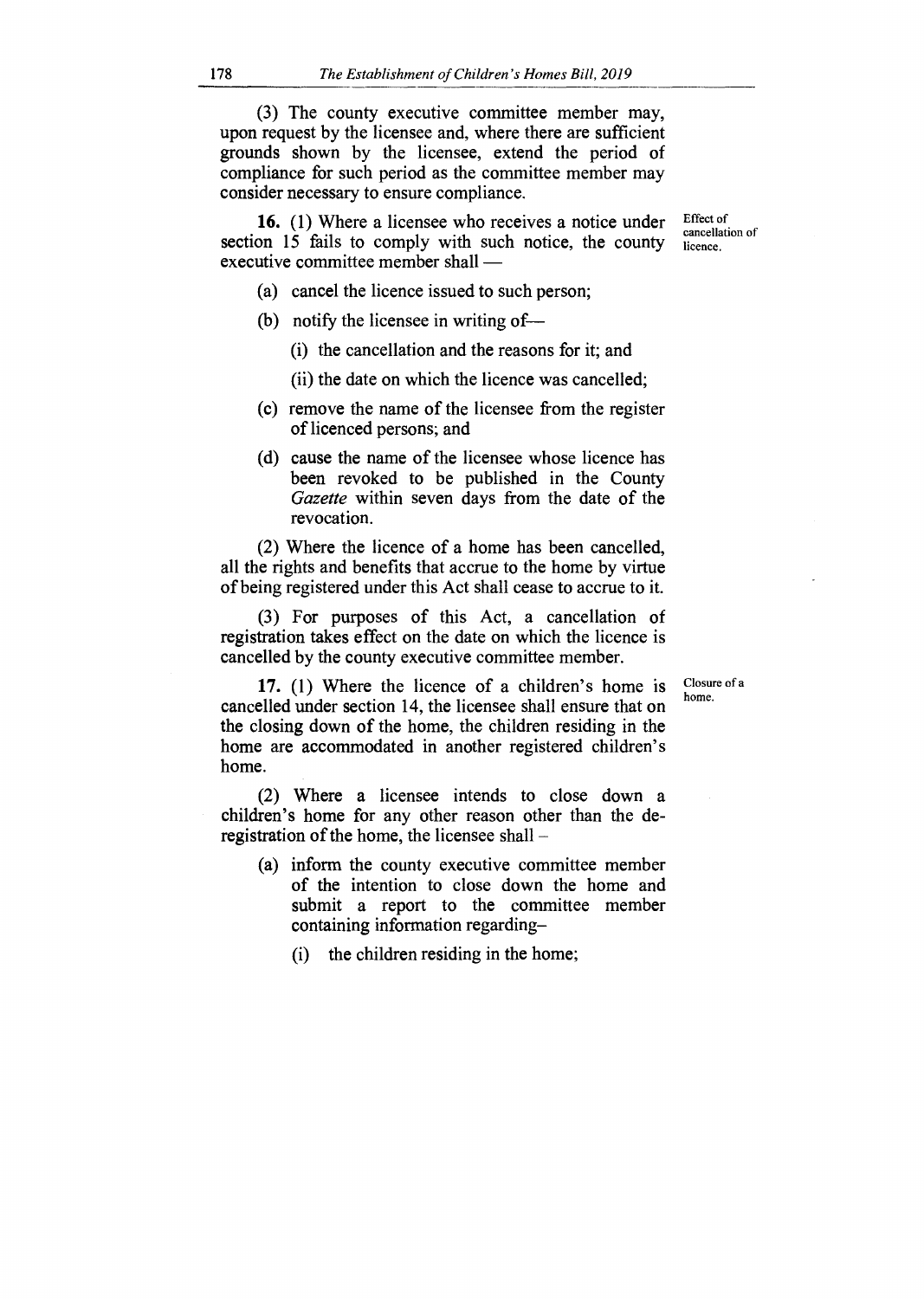- (ii) the management and persons employed in the home;
- (iii) any investigations or cases that may have been carried out or instituted against the home or that are pending in relation to the home;
- (iv) the steps taken regarding the future accommodation of the children residing in the home; and
- (v) such other information as the county executive committee member may require;
- (b) at least six months before the closing down of that home notify the children of such closure; and
- (c) ensure that prior to closing down of the home, the children residing in the home have been accommodated in another registered home.

(3) A licensee under subsection (2) shall not close down the home unless the licensee has applied for and obtained the approval of the county executive committee member in the prescribed form.

(4) The county executive committee member shall, upon receipt of an application to close down a home under subsection (3), consider the application within thirty days from the date of receipt of the application and approve the application for such closure except where -

- (a) the manager fails to comply with subsection (2); Or
- (b) such closure would be against public interest.

**18.** (1) The manager of a children's home under this Act shall, within three months from the end of each financial year, submit to the county executive committee member and the Council, a report regarding the management of the home.

Submission of reports on the management of a home.

(2) A report under subsection (1) shall contain the following information-

(a) compliance with the standards for service delivery , prescribed in this Act or any other law;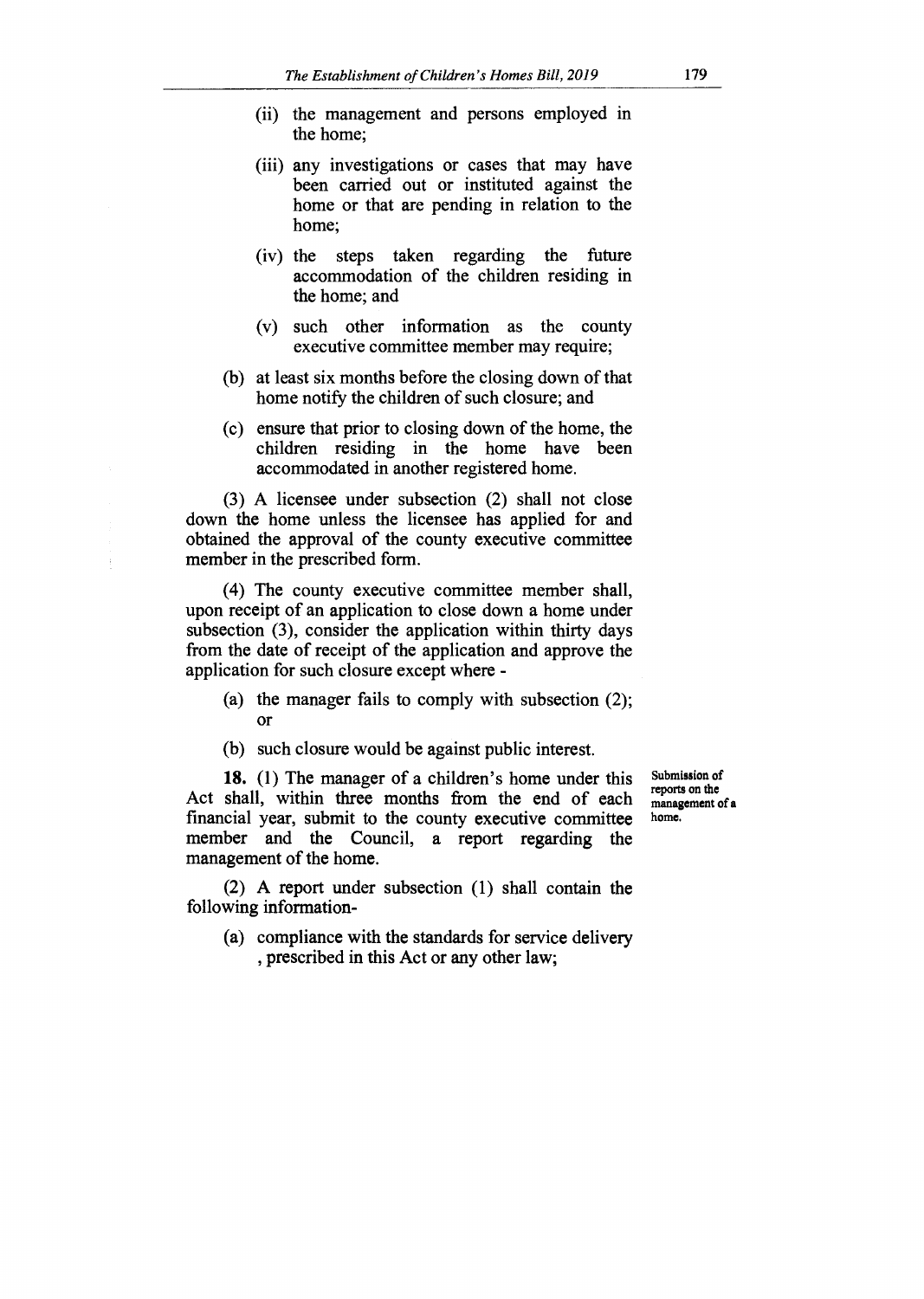- (b) the number of children residing in the home including the date of their admission into, and discharge from the home;
- (c) compliance with principles of sound management systems;
- (d) compliance with the conditions for continued registration; and
- (e) such other information as the county executive committee member may require.

(2) If the manager of a children's home fails to submit a report in accordance with subsection (1), the county executive committee member may revoke the licence issued to the licensee and de-register the home or take such action as the county executive committee member may consider necessary to ensure compliance.

19. A county executive committee member may establish a committee and appoint such authorized officers as may be necessary for the implementation of this Act.

# **PART IV - CARE OF CHILDREN WITHIN A CHILDREN'S HOME**

20. A licensee shall, in respect of a home to which a licence is issued, ensure that —

- (a) each child is provided with sufficient and nutritious food to keep the child in good health;
- (b) in the case of children of four or more years of age, children of different gender do not sleep in the same room;
- (c) the daily routine of the home, including the hours appointed for rising, school instruction, practical training, chores, meals, recreation, study and retiring to bed, are in accordance with the standards and conditions that may be prescribed by the county executive committee member;
- (d) a child who resides in the home does not engage in the solicitation of money or other aid for the maintenance of the home from any member of the public; and
- (e) no child who resides, or is, at the home is employed in any work that is likely to-

Establishment of committees and appointment of authorised officers.

Welfare of children in a home.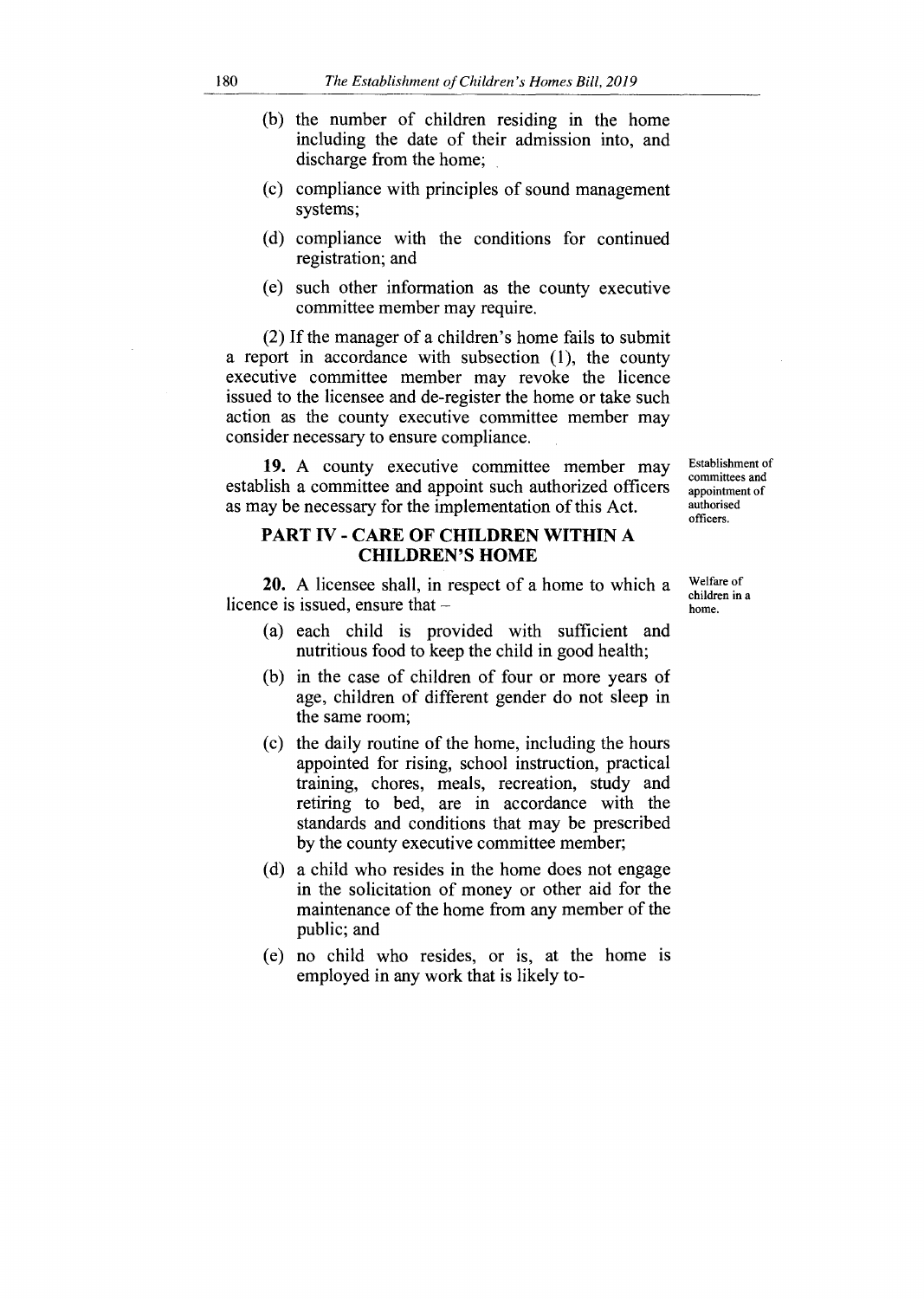- (i) impair that child's health or capacity for benefiting from instruction; or
- (ii) deprive the child of reasonable recreation or leisure.

**21.** (1) A licensee shall arrange for the proper education of every child who resides at the children's home.

(2) Where educational programmes are provided at the home, the licensee shall ensure that —

- (a) the educational programmes are in accordance with a curriculum approved by the Cabinet Secretary responsible for matters relating to education in the case primary and secondary education and the county executive committee member responsible for education in the case of early childhood education and vocational training; and
- (b) the attendance of each child who resides at the home for educational and practical training classes is recorded in a register provided by the licens ee for that purpose.
- **22.** (1) A licensee shall-
- (a) appoint a medical officer, who is a qualified medical practitioner, for the home; or
- (b) make suitable arrangements for the treatment of the children of the home at a health facility located at reasonably accessible proximity to the home.

(2) The county executive committee member shall, in consultation with the county executive committee member responsible for matters relating to health, make regulations for the medical care of children residing in a children's home.

**23.** The delivery of child care in a children's home under this Act shall ensure—

- (a) the protection and promotion of the welfare of each child in the home;
- (b) that every child is treated with dignity and respect;

Medical care of children in a home.

Right to education of children residing in a home.

Delivery of child care in a home.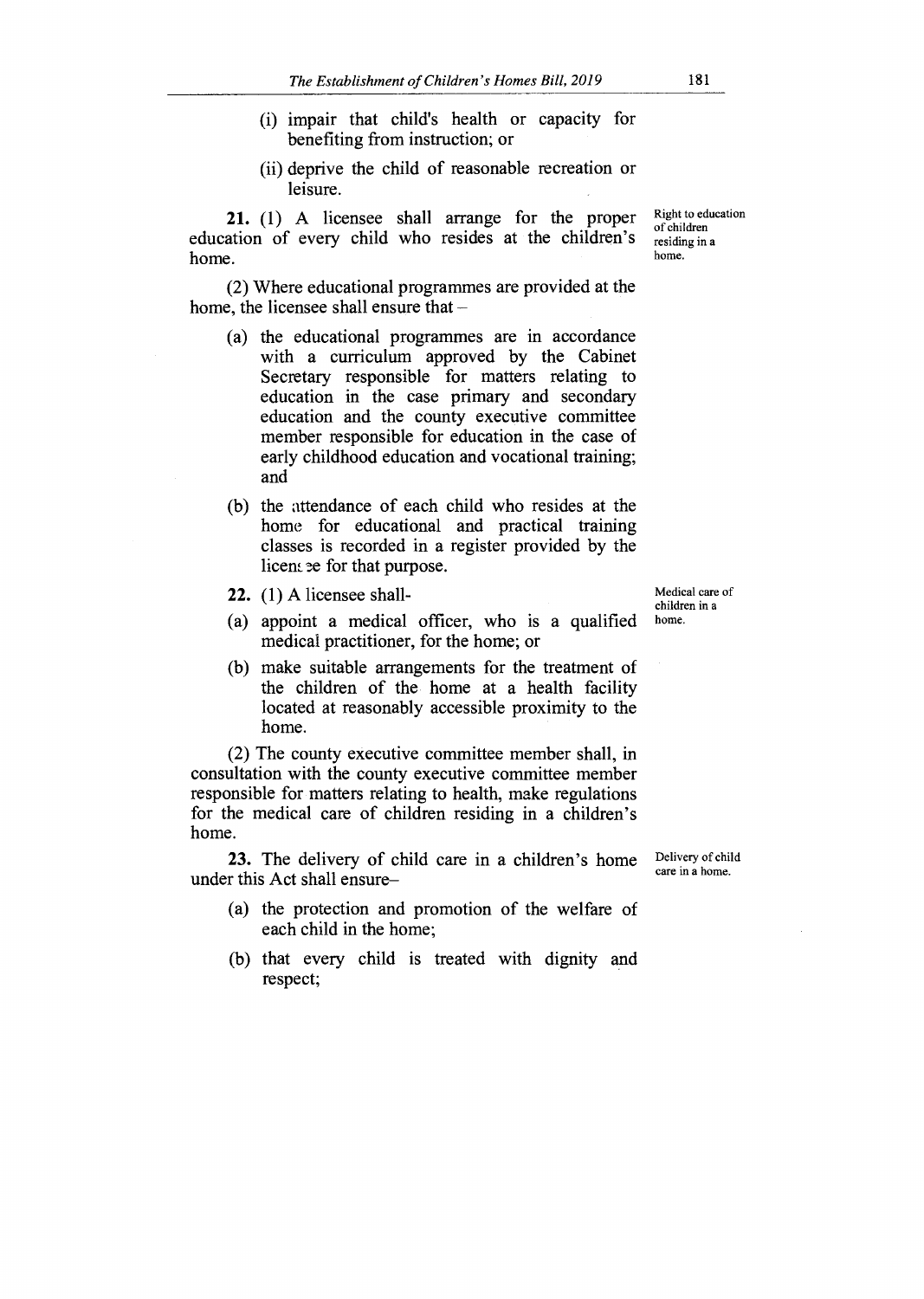- (c) that as far as possible, that every child received personalised care that meets the child's needs;
- (d) the support of each child to manage the consequences of any abuse or neglect;
- (e) the support of each child to develop resilience and skills that prepare them to live in a new place or live independently as an adult; and
- (f) that each child is  $-$ 
	- (i) provided with the necessary physical necessities including personal items; and
	- (ii) enabled to provide feedback to, and raise issues with, the relevant persons in the home regarding the support, services and care received by that child in the home.
- 24. A licensee shall ensure that-

Management of a children's home.

- (a) the home commences operation as a children's home not later than six months after the grant of the licence;
- (b) the number of children resident in the home at any time shall not exceed the number specified in the licence;
- (c) a child who is not within the age limits specified in the licence is not allowed to reside in the home;
- (d) the standards set out in
	- (i) legislation enacted by the respective County Assembly; or
	- (ii) any other legislation applicable to a children's home, issued are observed in relation to the home; and
- (e) the licence is displayed in a conspicuous place in the home.

25. (1) Every children's home shall have such number of qualified personnel including social or community workers as shall be determined by the county executive committee member in accordance with subsection (2).

(2) The number of personnel in a children's home shall be based on the number of children cared for or Personnel in a children's home.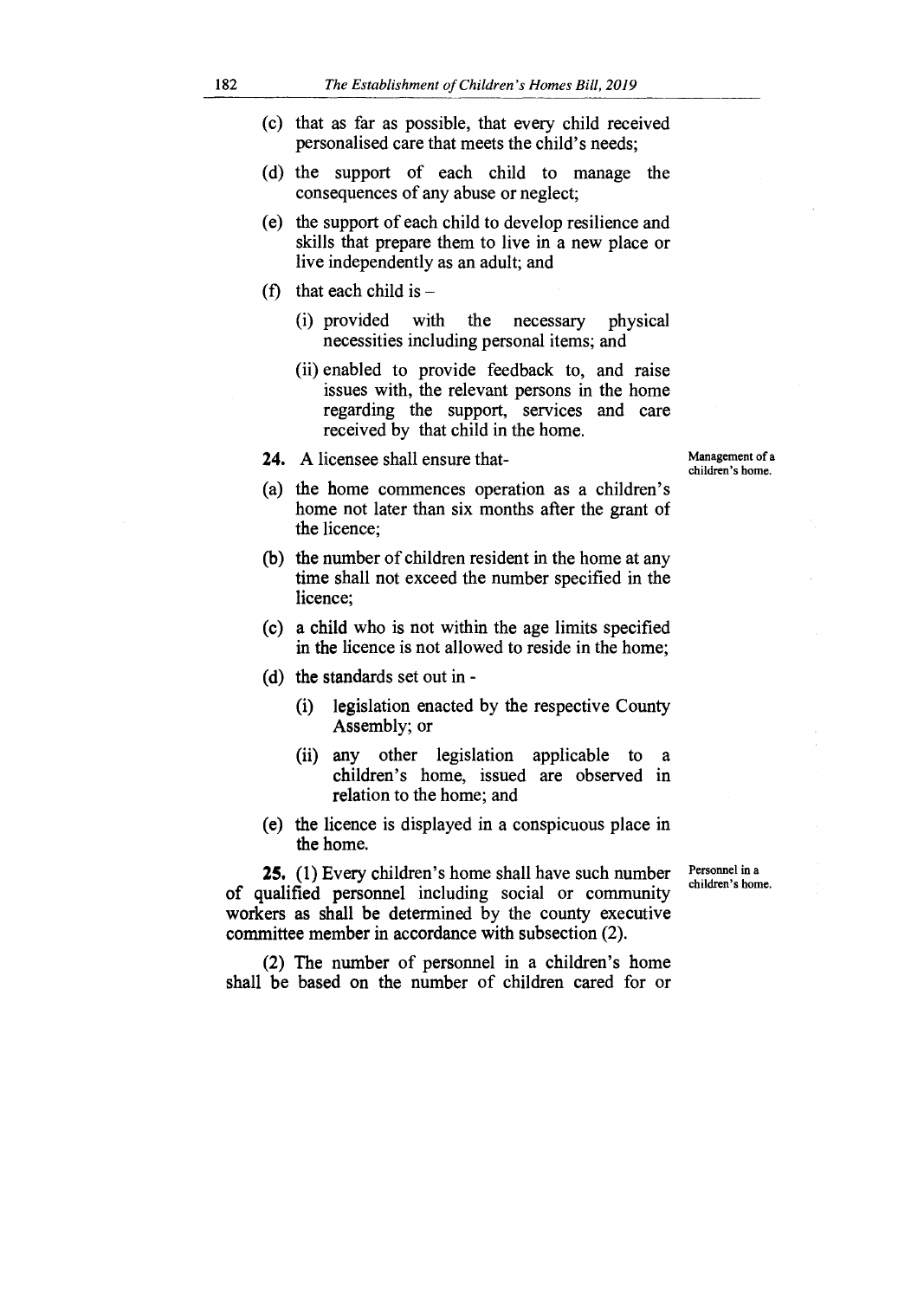housed in the home and on such other factors as the county executive committee member may, by notice in the *Gazette,* determine

**26.** The licensee shall—

- (a) where the licensee is not the manager of the registered children's home, employ a qualified person to manage the home;
- (b) employ such qualified personnel who meet the criteria specified under county legislation;
- (c) ensure that each employee completes an appropriate induction; and
- (d) provide each employee with a job description outlining the employee's responsibilities.

**27.** (1) The manager of a children's home which is established by a County Government shall not refuse to admit into the home, a neglected child.

(2) The manager of a children's home shall admit a child where such child is not a neglected child but who is—

- (a) in urgent need of care and protection and who is delivered to the children's home; or
- (b) referred to the institution by way of an order of the court for the care and protection of the child in a children's home.

(3) The manager of a children's home shall, upon admitting a child into the home, explain and inform the child regarding —

- (a) the available facilities and services within the home and the entitlements to such child in the home;
- (b) the manner in which access to such facilities can be obtained;
- (c) the personnel in the home and the persons whom the child may consult in the home; and
- (d) the complaints procedure including the person to whom a complaint may be lodged or any issue raised.

(4) A child shall be admitted into a children's home in accordance with legislation enacted by the respective County Assembly.

Qualification of personnel in a home.

Admission of **a**  child into a children's **home.**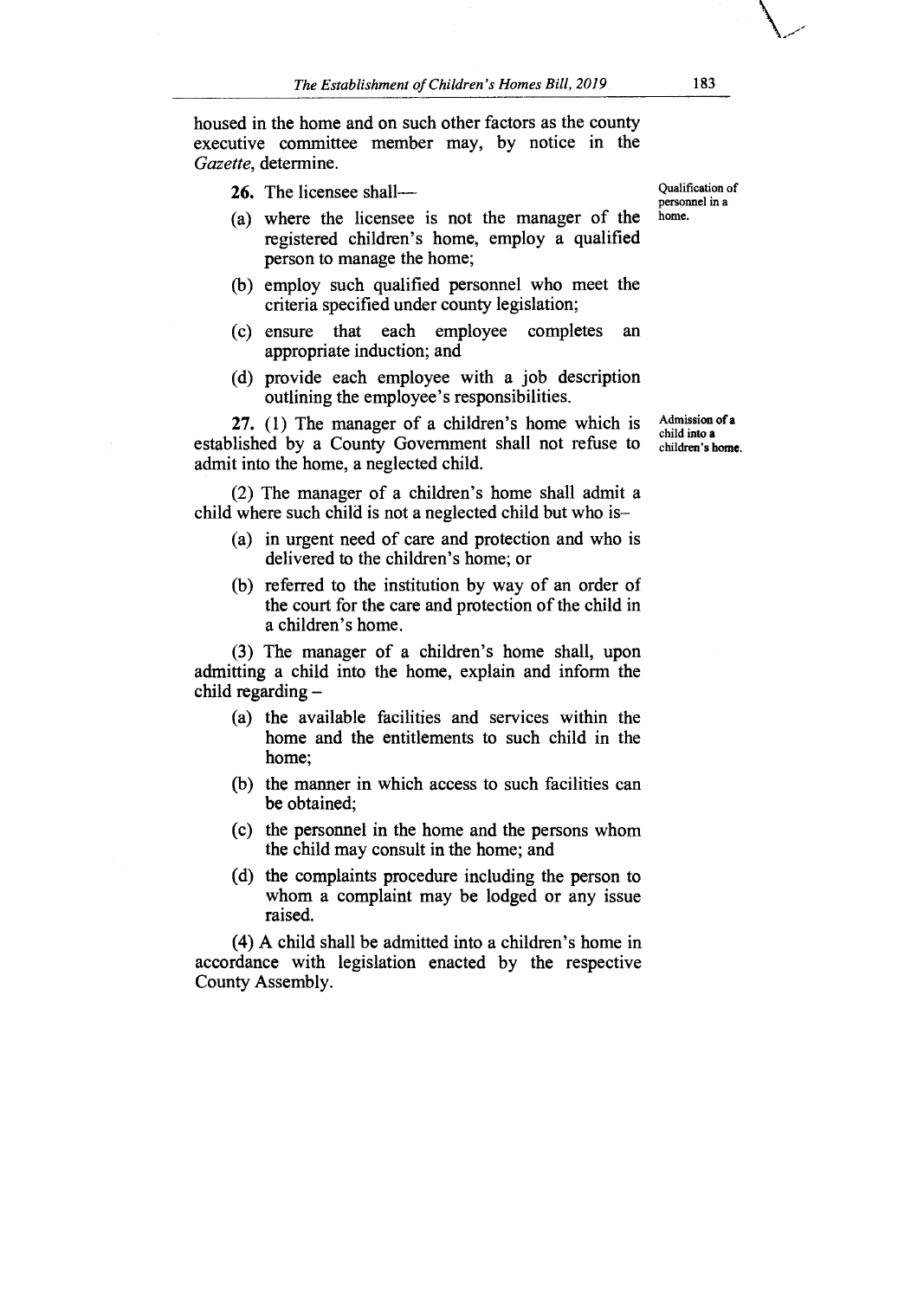**28.** The manager of a home shall keep or cause to be kept, in respect of each child in the home, a register containing —

- (a) all available information on the status, health and welfare of the child, including demographic data, physical and mental health status, educational profile, socio-economic status, guardianship, and closest family relation, and, for that purpose, information may be received from a social inquiry report and any data available from the Council;
- (b) a health record containing the following details-
	- (i) every visit to a medical practitioner or health care provider, with the dates and times of such visits and the names of the persons who accompanied the child on such visits;
	- (ii) illnesses, presenting symptoms, treatment and<br>drugs prescribed or administered. drugs prescribed or administered, accompanied by a health card indicating diseases against which the child has been immunized; and
- (c) the school record with respect to a child.

**29.** The manager of a home registered under this Act shall ensure that the following services are provided in the home —

- (a) twenty-four hour care and support services to children in the home;
- (b) care and supervision services to children in the home who may have special needs and those in need of special care and attention;
- (c) counselling and rehabilitation to a child who may have undergone any form of abuse or neglect;
- (d) outreach programmes; and
- (e) recreational activities.
- **30.** (1) The manager of a children's home shall —
- (a) ensure that the premises used for the purposes of the home are designed and furnished so as to —
	- (i) meet the needs of each child; and

Services rendered within a home.

Role of management of a home.

Records relating to children in a home.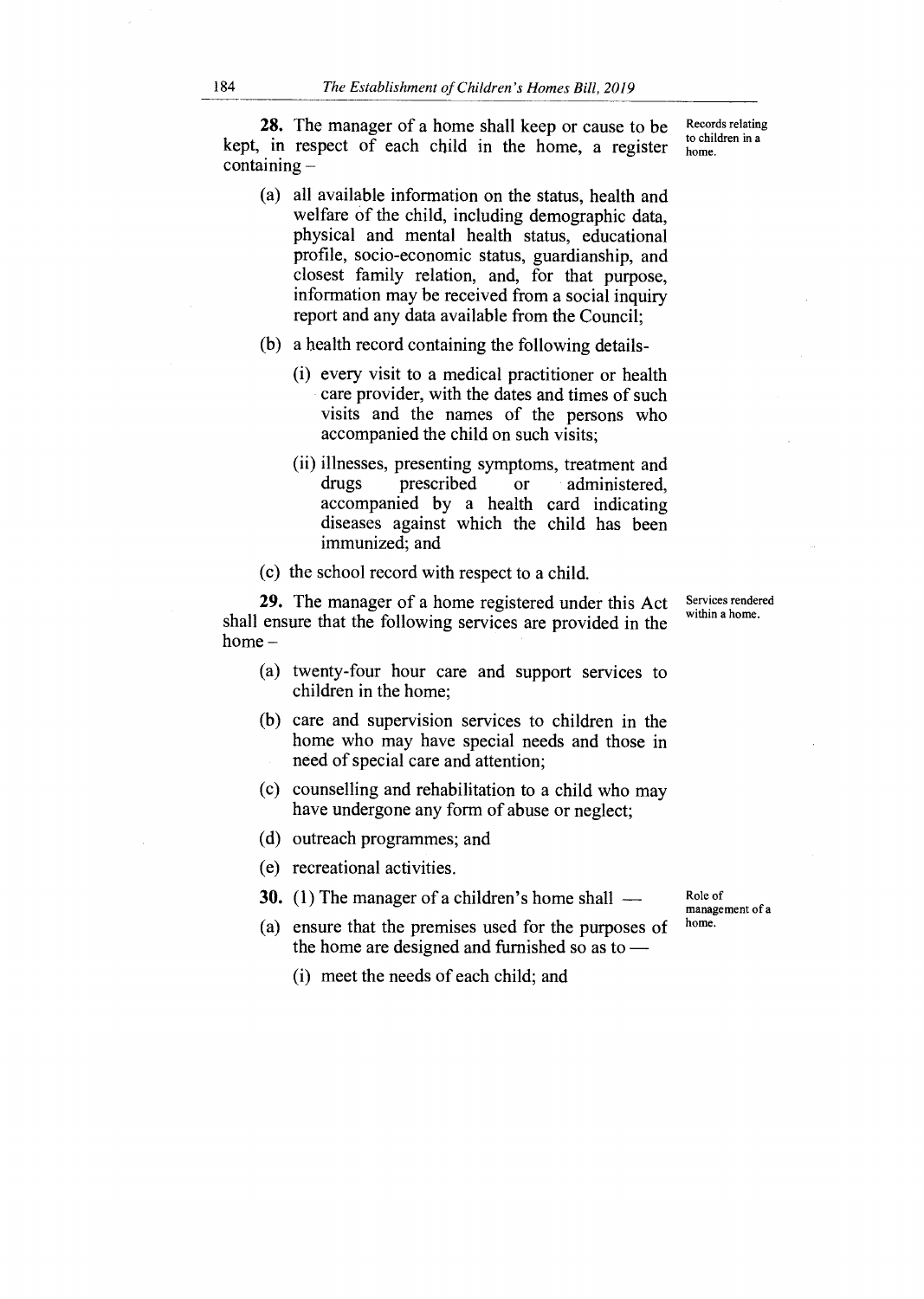- (ii) enable each child to participate in the daily life of the home;
- (b) ensure that any care that is arranged or provided for a child that relates to the child's development;
- (c) seek to develop and maintain effective professional relationships with such persons, bodies or organizations as may be appropriate having regard to the range of needs of children who the children's home provide care and accommodation;
- (d) ensure the provision of quality service to the home;
- (e) ensure the continuous training of the personnel in the home;
- (f) apply principles of sound financial management and submit quarterly financial reports to the residents or the family members of the residents of the home;
- (g) monitor activities at the home in order to deal speedily with any incidents of abuse of the children in the home and takes steps to report such incidents to the appropriate authority; and
- (h) meet the conditions set out under subsection (2) with respect to the home.
- $(2)$  A manager in a children's home shall ensure that  $-$
- (a) the standard of care provided in the children's home is reviewed from time to time to ensure that the obligations with respect to the provision of care is of children in the home under this Act are met;
- (b) the care is delivered by a person who  $-$ 
	- (i) has the experience, knowledge and skills to deliver that care; and
	- (ii) is under the supervision of a person who is appropriately skilled and qualified to appropriately skilled and qualified to supervise that care; and
- (c) there is in place medical facilities within the vicinity of the children's home.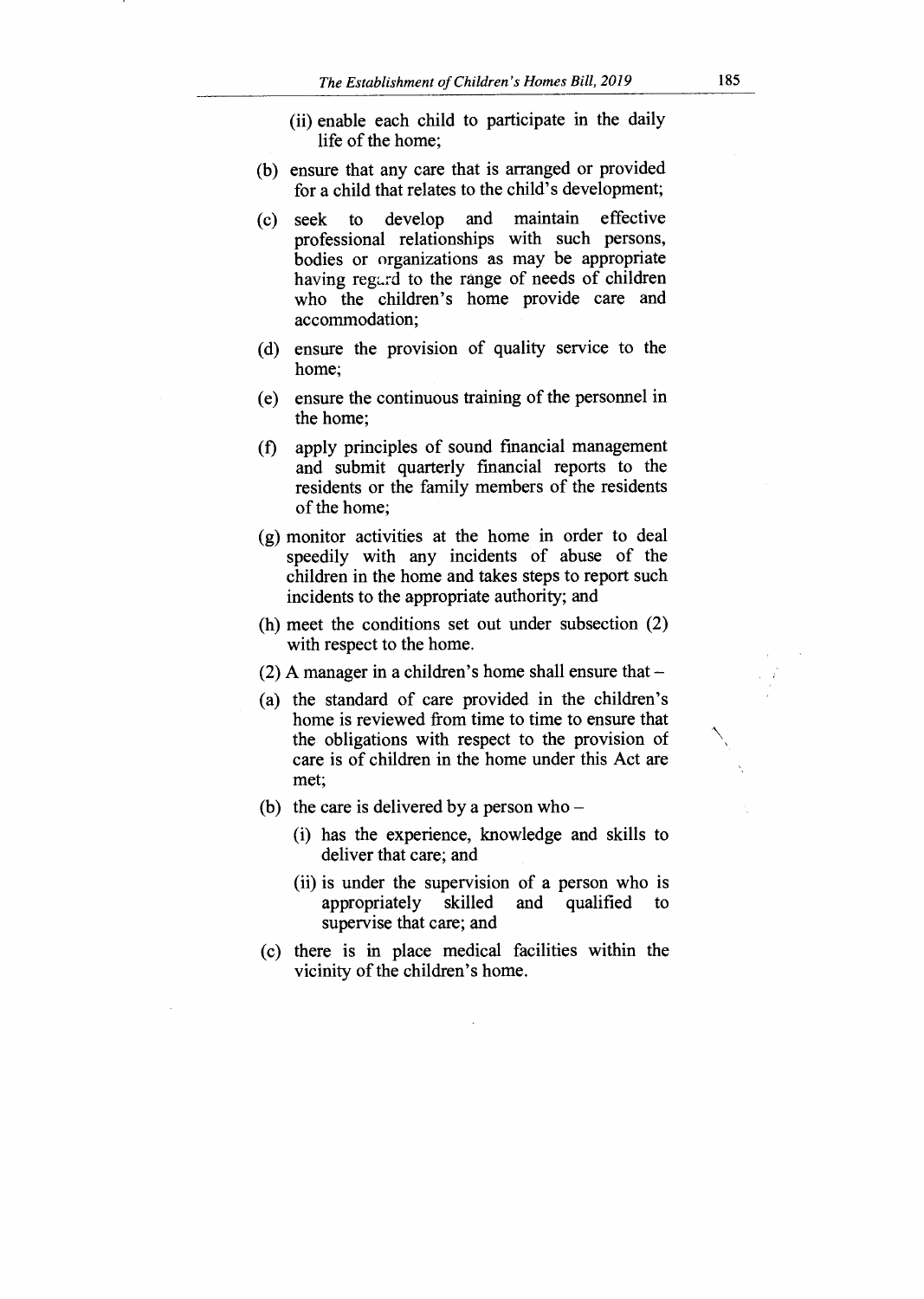**31.** The manager of a children's home shall ensure that the employees of the home give quality care to children in the home and in particular, shall —

Conduct of personnel in a children's home.

- (a) deliver care that meets the needs of each child and supports each child to fulfil their potential
- (b) protect and promote each child's welfare;
- (c) treat each child with dignity and respect;
- (d) provide personalised care that meets each child's needs taking account of the background of the child;
- (e) help each child to understand and manage the impact of any experience of abuse or neglect;
- (f) help each child to develop resilience and skills that prepare the child to live in an adoption home or to live independently as an adult;
- (g) provide to children living in the home the physical necessities they need in order to live there comfortably;
- (h) provide to children personal items that are appropriate for their age and understanding;
- (i) make decisions about the day-to-day arrangements with respect to each child, in accordance with the child's relevant plans, which give the child an appropriate degree of freedom and choice; and
- (j) ensure that the premises used for the purposes of the home are designed and furnished so as to —
	- (i) meet the needs of each child; and
	- (ii) enable each child to participate in the daily life of the home.

**32.** (1) No measure of control or discipline which is excessive, unreasonable or contrary to subsection (2) may be used in relation to any child.

Discipline of children in a home.

(2) The following measures shall not be used to discipline any child—

- (a) any form of corporal punishment;
- (b) any punishment involving the consumption or deprivation of food or drink;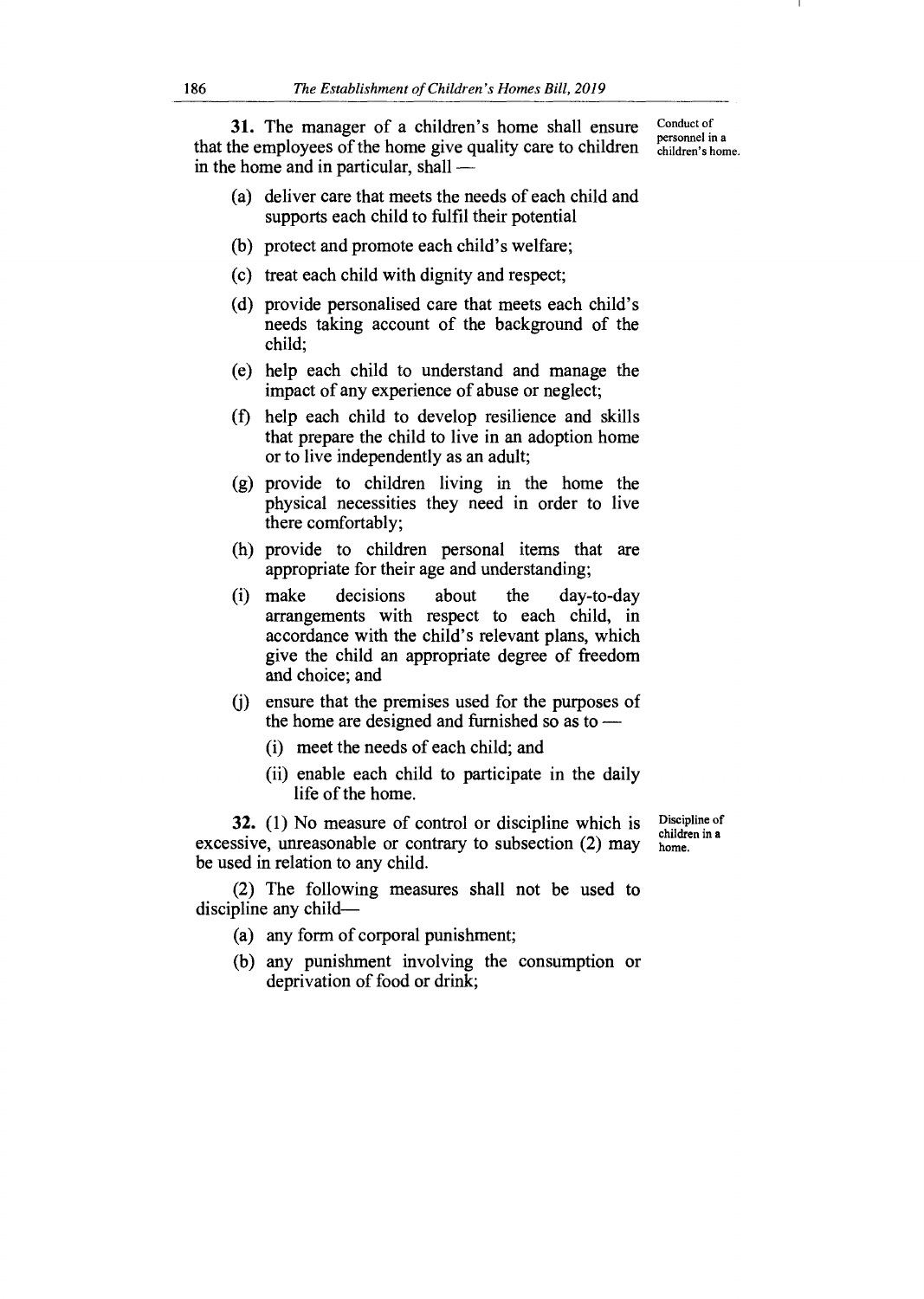- (c) any restriction, other than one imposed by a court;
- (d) the use or withholding of medication, or medical or dental treatment;
- (e) the intentional deprivation of sleep;
- (f) any inappropriate physical examination;
- (g) withholding any aids or equipment needed by a disabled child;
- (h) any measure involving a child imposing any measure against another child; or
- (i) any measure involving punishing a group of children for the behaviour of an individual child.
- (3) Nothing in this section shall prohibit—
- (a) the taking of any action by, or in accordance with the instructions of, a registered medical practitioner or a registered dental practitioner which is necessary to protect the health of the child; or
- (b) taking any action that is necessary to prevent injury to any person or serious damage to property.

Risk management within a home.

**33.** (1) The manager of a children's home shall put in place such management strategies as the manager considers appropriate for the purpose of supporting children within the home to manage any safeguarding concerns and enabling the children to access the appropriate services within the county.

(2) The manager shall, for the purpose of subsection  $(1)$  –

- (a) collaborate with the relevant authorities and stakeholders in developing strategies for the management of, and the minimizing of risks that are likely to be faced by children within the home;
- (b) involve the children in the development of strategies under paragraph (a);
- (c) sensitise the children in the home about risks and support them in developing skills and strategies for managing those risks;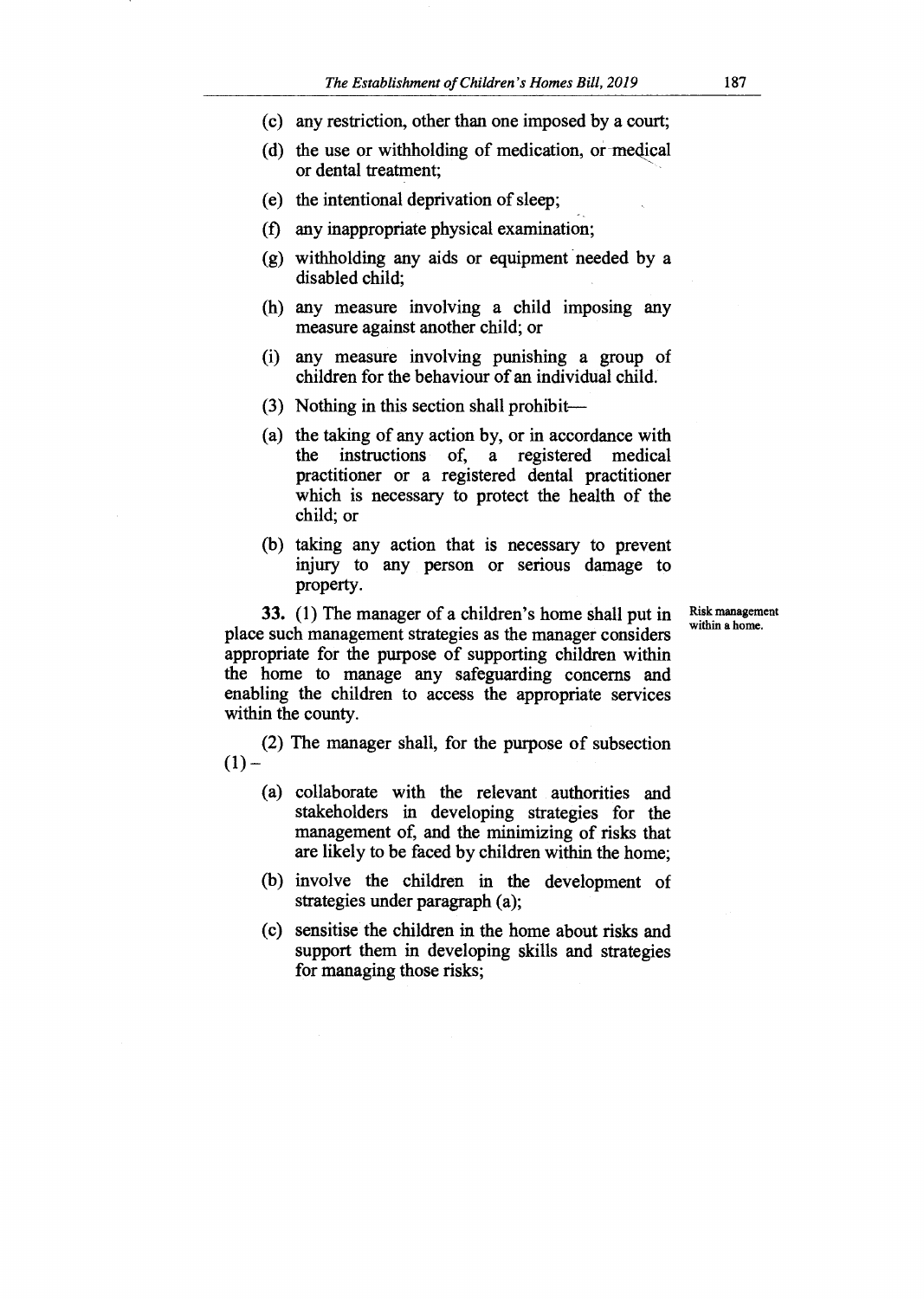- (d) facilitate access, by children within the home to sources of confidential advice and advocacy so as to enable them feel safe to disclose any risks that they face; and
- (e) put in place the necessary infrastructure for the purpose of improving the security and securing the home from potential predators.

Monitoring and surveillance.

- **34.** (1) The manager of a home may only use devices for the monitoring or surveillance of children in the home where—
	- (a) such monitoring or surveillance is for the purpose of safeguarding and promoting the welfare of the children within the home;
	- (b) so far as reasonably practicable in the light of the child's age and understanding, the child is informed in advance of the intention to do the monitoring or surveillance; and
	- (c) the monitoring or surveillance is no more intrusive than necessary, having regard to the child's need for privacy.

(2) The county executive committee member may make regulations for the monitoring and surveillance of children's homes within the County.

**35.** (1) Every medical practitioner, social worker or any other person who examines, attends to or deals with a child in a children's home and who suspects that the child—

- (a) has been abused; or
- (b) suffers from any injury, shall notify the county executive committee member and the Director of Medical Services of the abuse or injury.

(2) Upon receipt of a notification under subsection (1), the Director of Medical Services shall conduct such investigation as the Director considers necessary and upon establishing that the child has been subjected to any form of abuse, the Director shall inform the Inspector General who shall take such action as is appropriate.

(3) On receipt of a notification under subsection (1), the Director of Medical Services in consultation with the Notification of abuse of a child.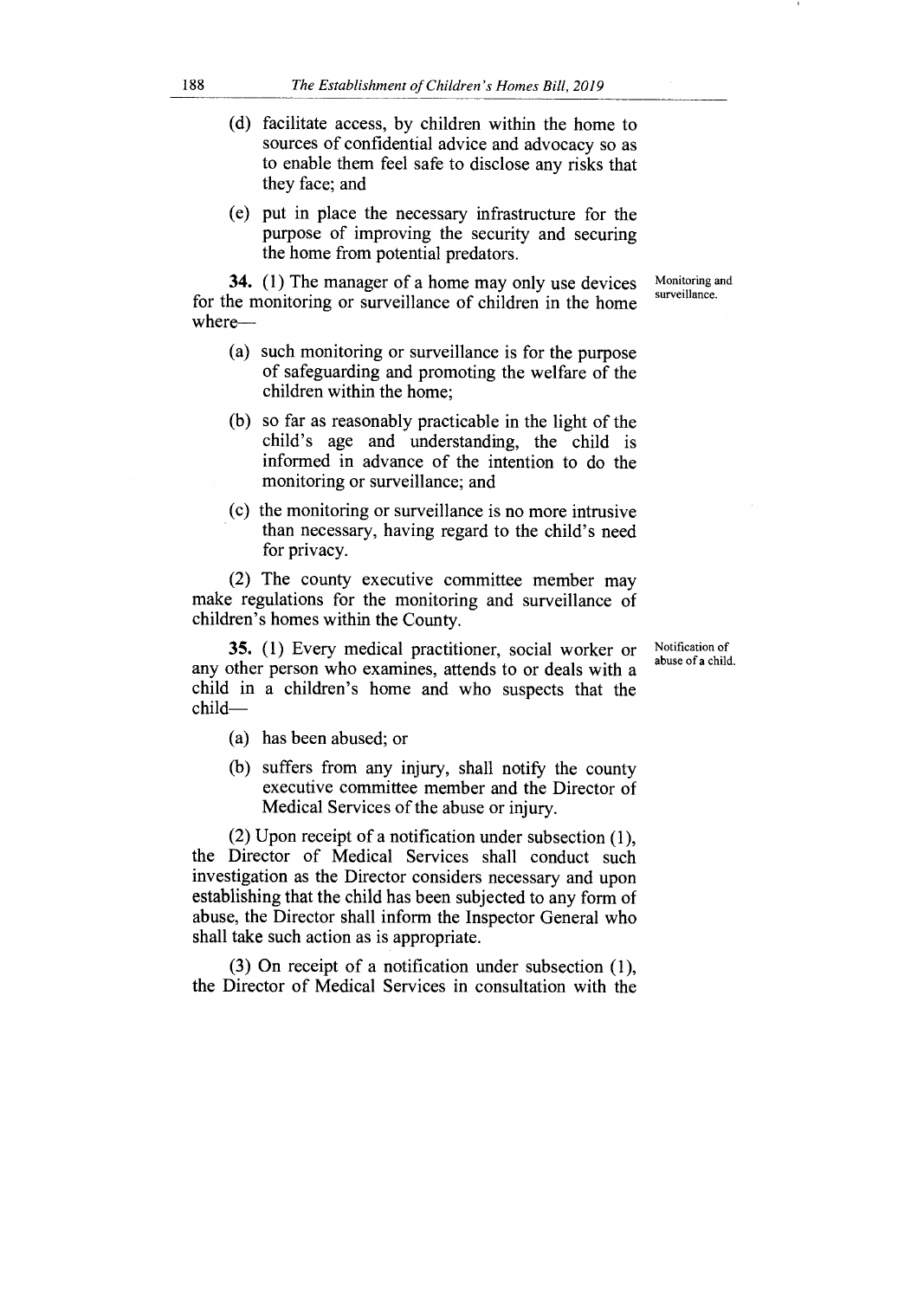county executive committee member may, in addition to such action as may be taken by the Inspector General of Police —

- (a) remove of the child from the current home and place the child in a hospital, another children's or such other place as the Director may consider appropriate;
- (b) arrange, where necessary, that the child receives medical treatment;
- (c) arrange, where necessary, for the removal and transfer of the other children housed in the home to another children's home;

(4) Any medical practitioner, social worker or other person is not liable for any action or claim for damages in respect of any notification given in good faith in accordance with subsection (1).

(5) Any medical practitioner, nurse, social worker or other person who fails to comply with subsection (1) commits an offence and is liable, on conviction, to imprisonment for a term not exceeding two years or to a fine not exceeding five hundred thousand shillings or to both such fine and such imprisonment.

**36.** (1) The county executive committee member shall keep a register of notifications received by it pursuant to section  $14(1)$  containing  $-$ 

Register of notifications on abuse of children in a home.

- (a) information relating to the affected children;
- (b) information relating to the person alleged to have abused the children;
- (c) the date of the notification;
- (d) a description of the circumstances regarding each notification;
- (e) the action taken by the relevant authorities; and
- (f) such other information as the county executive committee member shall consider appropriate.

(2) A person who is found guilty of having abused a child in a children's home and whose name appears in the register kept under subsection (1) shall not —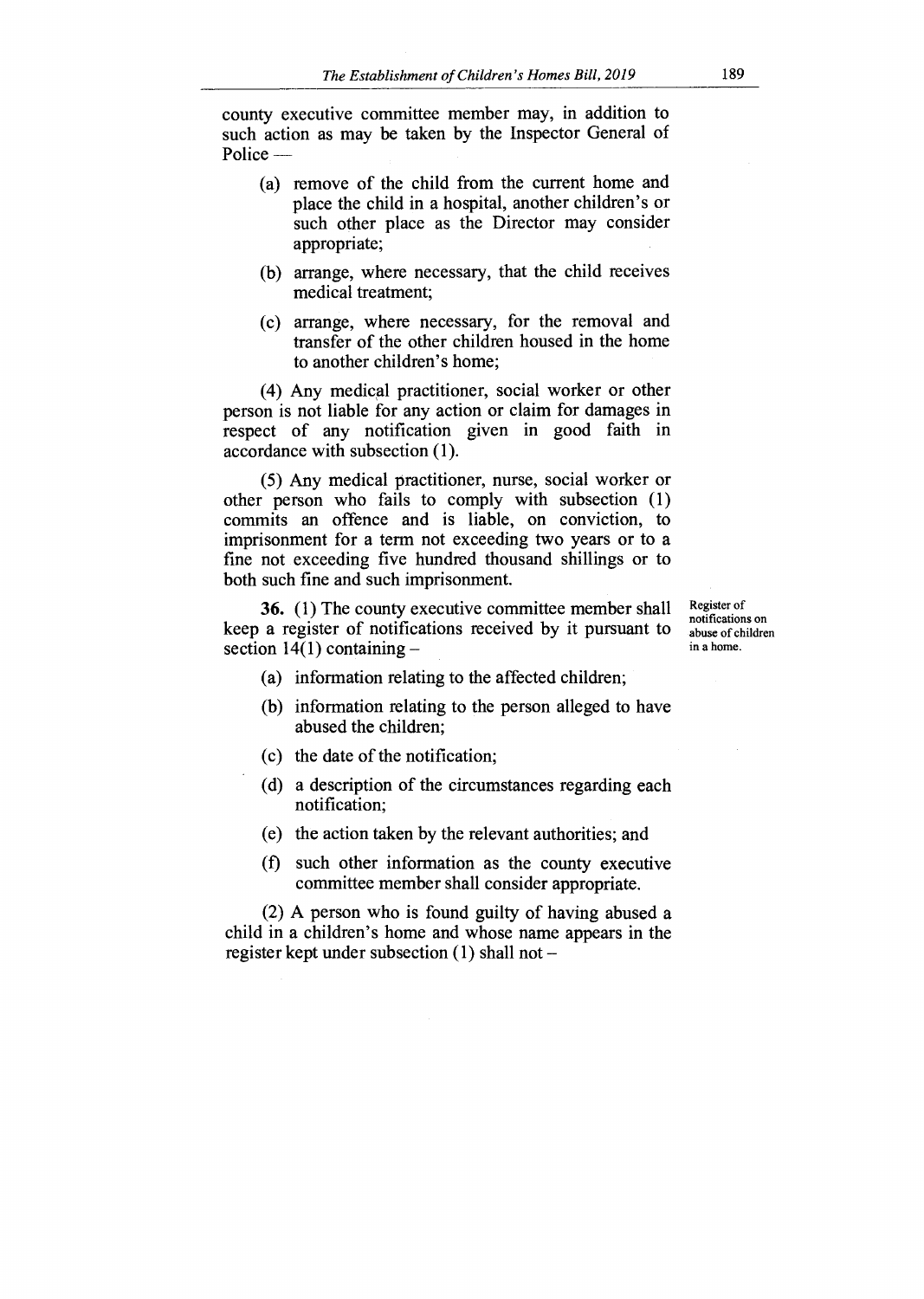- (a) operate or be employed in any children's home; Or
- (b) provide any community-based care and services.

# **PART V — INSPECTION AND EVALUATION OF SAFETY IN A CHILDREN'S HOME**

**37.** A licenced person and manager in children's home under this Act shall —

- (a) maintain premises that meet the requirements of the occupational health, safety regulations and building standards;
- (b) ensure the welfare and safety of the children within the home;
- (c) put in place fire fighting equipment, first aid and other emergency equipment and non-prescription medicine as the county executive committee member may prescribe; and
- (d) have a list of the contacts of emergency service providers including hospitals, readily available to all members of staff.

(2) In providing the equipment specified under subsection  $(1)(c)$ , the manager shall ensure that such equipment is accessible during an emergency.

(3) The equipment and medicine under subsection (1) shall be maintained or kept by a centre in such manner as to ensure that it is out of the reach of children and ensures that the safety of the children is not compromised.

(4) The county executive committee member shall prescribe minimum standards for the health and safety of children and for a satisfactory environment for the housing of the children in the home.

**38.** (1) The county executive committee member shall, for purposes of monitoring and evaluating the provision of services by homes registered under this Act, designate such authorised officers or other county public officers as inspectors as the county executive committee member may consider appropriate.

(2) The County Public Service Board shall, in consultation with the county executive committee member,

Appointment of inspectors.

Safety in a children's home.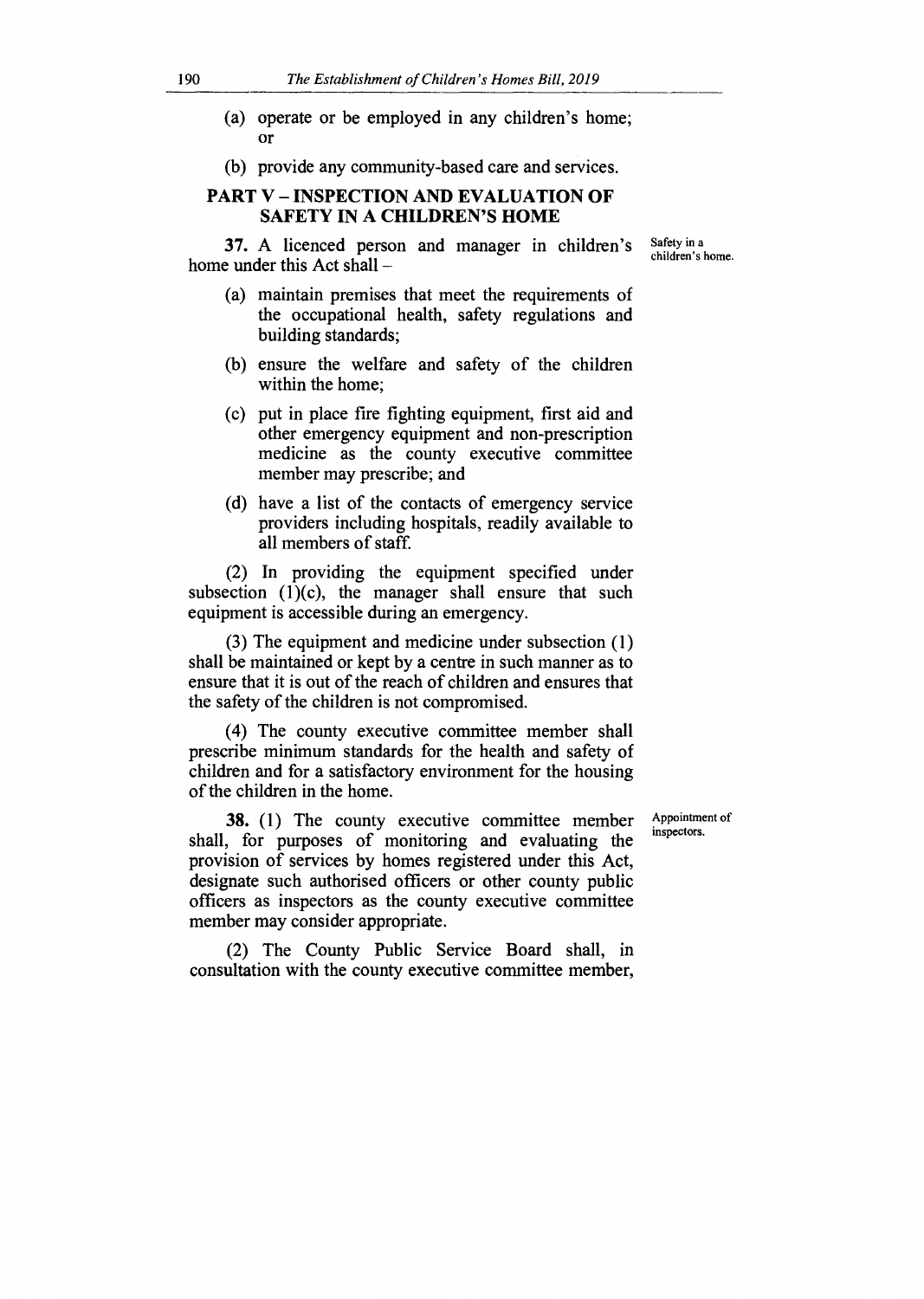issue to every inspector appointed under subsection (1) in writing or in such form as the County Public Service Board may determine, a certificate of appointment and authority to act as an inspector.

(3) A person appointed as an inspector under subsection (1) may, at all reasonable times, enter a children's home and -

- (a) enter the home and to have access to every part thereof;
- (b) interview any child of the home, either alone or in the presence and hearing of a member of staff of the home;
- (c) hear and make enquiries concerning any complaint made to them by a child of the home;
- (d) inspect, photocopy, print out, or copy onto disk any documents, whether held in electronic or paper form, that the person believes on reasonable grounds to be those of the home; or
- (e) remove any document specified in paragraph (b), whether in its original form or as an electronic or paper copy.

(4) Every person exercising any power under this section shall, at the time of inspection, possess the appropriate written authorisation and evidence of identity, and shall produce them to the person in charge of the home concerned or, as the case may be, the person having possession or control of the books, records, or accounts concerned—

- (a) on first entering the premises; and
- (b) whenever subsequently reasonably required to do so by the person in charge.

(5) For the purposes of this section, inspection, in relation to any home, includes meeting and talking with the children residing in the home.

(6) The County Executive Committee member shall make regulations for the conduct of inspections of children's homes under this Act.

**39.** (1) Every written authorisation issued to an inspector under section 37 shall containPowers of an inspection officer.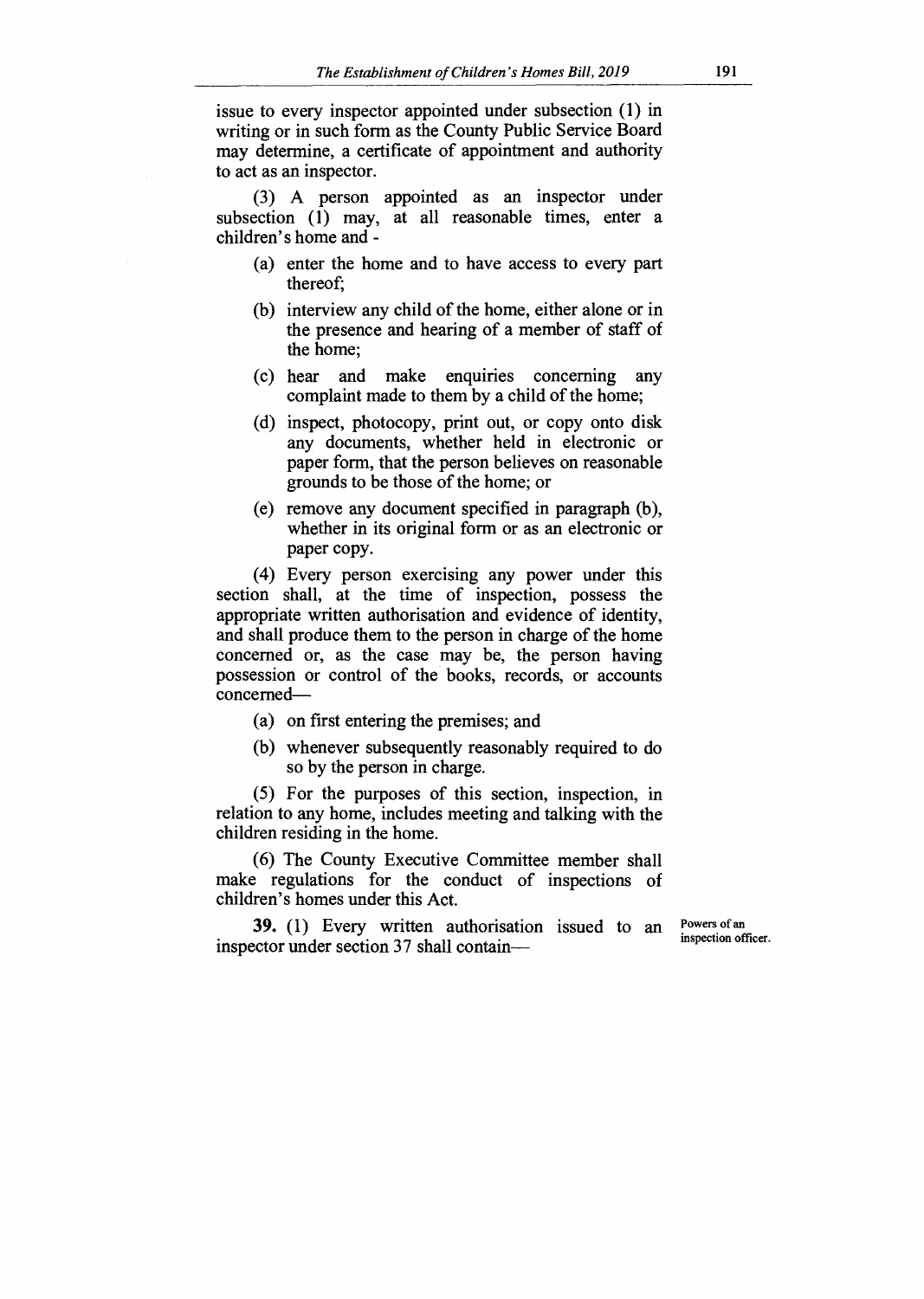- (a) a reference to this section;
- (b) the full name of the person authorised; and
- (c) a statement of the powers conferred on that person by this section.

#### **PART VI - MISCELLANEOUS PROVISIONS**

40. A person who is convicted of an offence under 'General penalty this Act for which no penalty is provided is liable to a fine not exceeding one million shillings, or to imprisonment for a term not exceeding two years, or to both.

41. (1) The Cabinet Secretary may, in consultation Regulations. with the Council, make regulations generally for the better carrying out of the provisions of this Act.

(2) Notwithstanding the generality of subsection (1), the Cabinet Secretary may make Regulations —

- (a) setting out the standards required to be adhered to by County Governments in the establishment of children's homes;
- (b) prescribing the programmes that may be administered in a children's home; and
- (c) prescribing the qualifications required to be held by persons managing, employed in or rendering services in a children's home.

(3) Regulations made under subsection (2) may prescribe different standards and other requirements—

- Cap. 2. No. 23 of 2013.
- (a) for services of different types or descriptions rendered in relation to neglected children; and
- (b) in respect of different kinds of licencing.

(4) For the purposes of Article 94(6) of the Constitution —

- (a) the authority of the county executive committee member to make Regulations shall be limited to bringing into effect the provisions of this Act and the fulfilment of the objectives specified under subsection (1); and
- (b) the principles and standards set out under the Interpretation and General Provisions Act and the Statutory Instruments Act, 2013 in relation to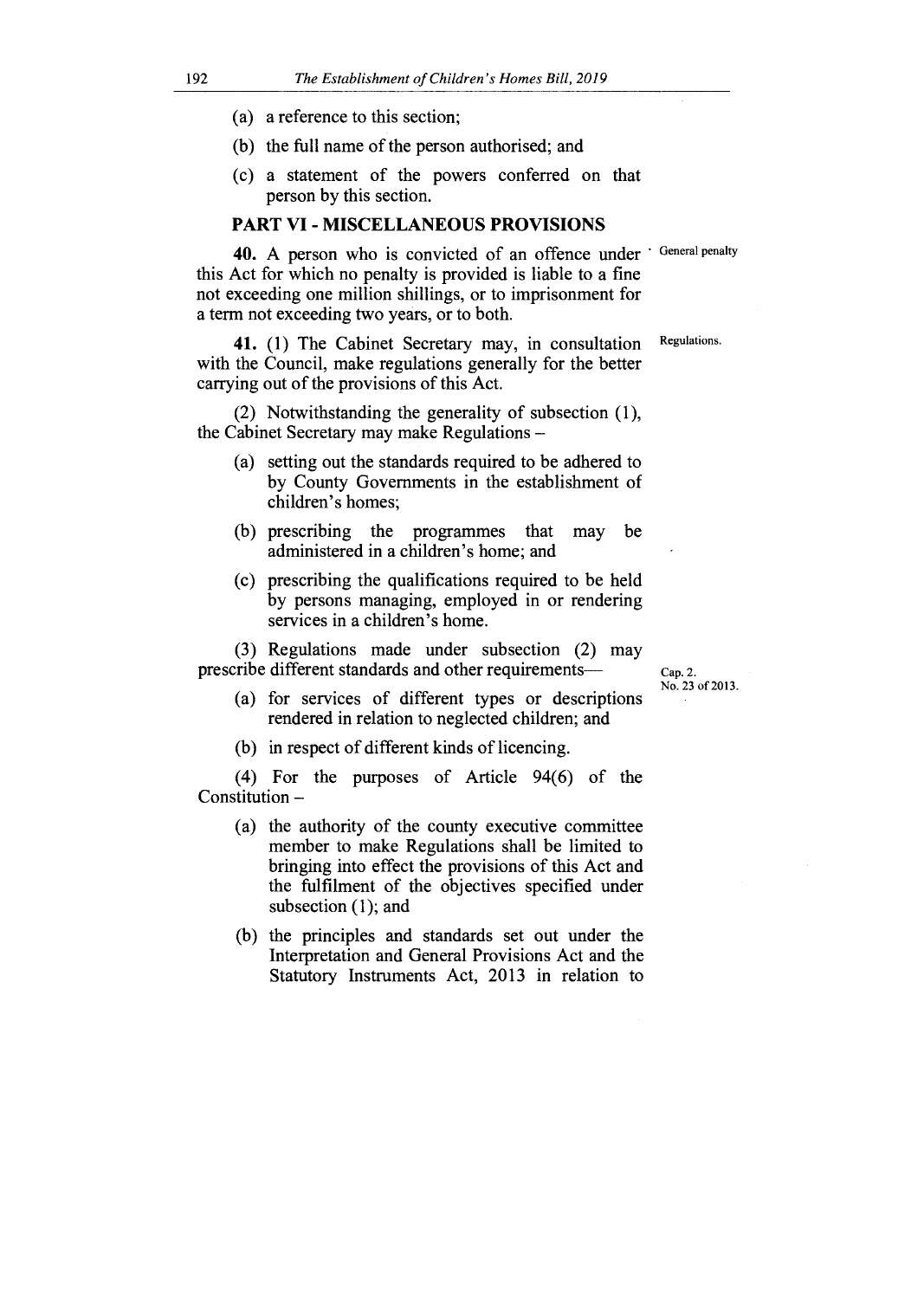subsidiary legislation shall apply to Regulations made under this Act.

# **PART VII - TRANSITIONAL PROVISIONS AND CONSEQUENTIAL AMENDMENTS**

Existing homes. No. 8 of 2001.

**42.** (1) Subject to subsections (2), (3), and (6), every home that, immediately before the commencement of this Act, was registered as a charitable children's institution under the Children Act or as a children's home under any other law shall be deemed to be registered as a children's home under this Act, and continues to be so licensed for the relevant period of registration subject to such conditions of registration as may be imposed under this Act.

(2) Despite subsection (1), the county executive committee member may give written notice to the registered owner of a home registered under subsection (1), requiring the manager who operates that home to apply for registration under section 11 within three months of the date of that notice, and—

- (a) if the manager fails to apply for registration within the specified period, the home ceases to be registered under subsection (1) at the end of that period; or
- (b) if the manager applies for registration within the required period, the centre shall continue to be a registered home under subsection (1) until that application has been determined.

(3) Despite subsection (1), if subsection (4) applies, the county executive committee member may, by written notice to the manager who operates a children's home that is deemed to be registered under subsection (1), declare that the home is no longer registered under subsection (1) and the notice has effect accordingly.

(4) The county executive committee member may give a notice under subsection (3) only if it is satisfied that the manager or the home—

- (a) has failed to comply with this Act on the requirements of registration; or
- (b) has failed to comply with any conditions for registration.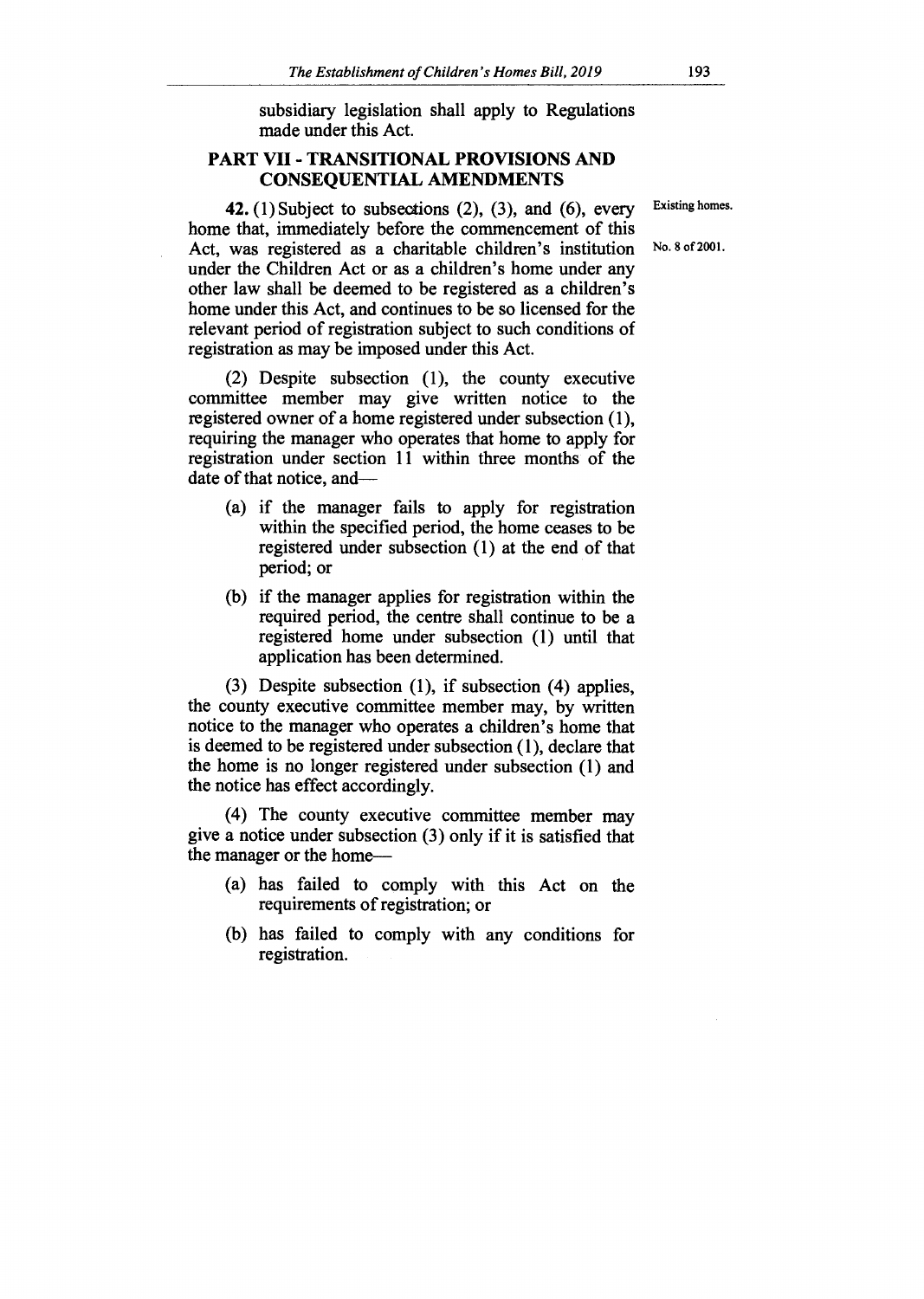(5) The county executive committee member may, despite the fact that the home concerned does not meet the minimum requirements for registration prescribed under this Act, issue to the manager operating the home a transitional certificate in such manner as the county executive committee member may prescribe and subject to such conditions as he or she may impose.

(6) Where the county executive committee member is not satisfied that the conditions specified in a certificate issued under subsection (5) are being complied with, the county executive committee member may, by written notice to the manager operating the home, cancel the certificate of registration.

(7) Every notice under subsection (3) or subsection (6) shall set out the reasons for the action taken.

(8) Subsections (1) to (6) shall not limit any powers to cancel or suspend the registration of a children's home in the manner prescribed by the county executive committee member.

**43.** The Children Act is amended —

Amendment to No. 8 of 2012.

- (a) in section 2 by  $-$ 
	- (i) deleting the definition of the word "appointed local authority";
	- (ii) deleting the definition of the word "Area Advisory Council";
	- (iii) deleting the definition of the word "authorised officer";
	- (iv) by deleting the definition of the word "home";
	- (v) by inserting the following new definitions in their proper alphabetical sequence -
		- (a) "authorised officer" means a person appointed by the county executive<br>committee member under the committee member under the Establishment of Children's Homes Act for the purposes of this Act;
		- (b) "children's home" has the meaning assigned to it under the Establishment of Children's Home Act";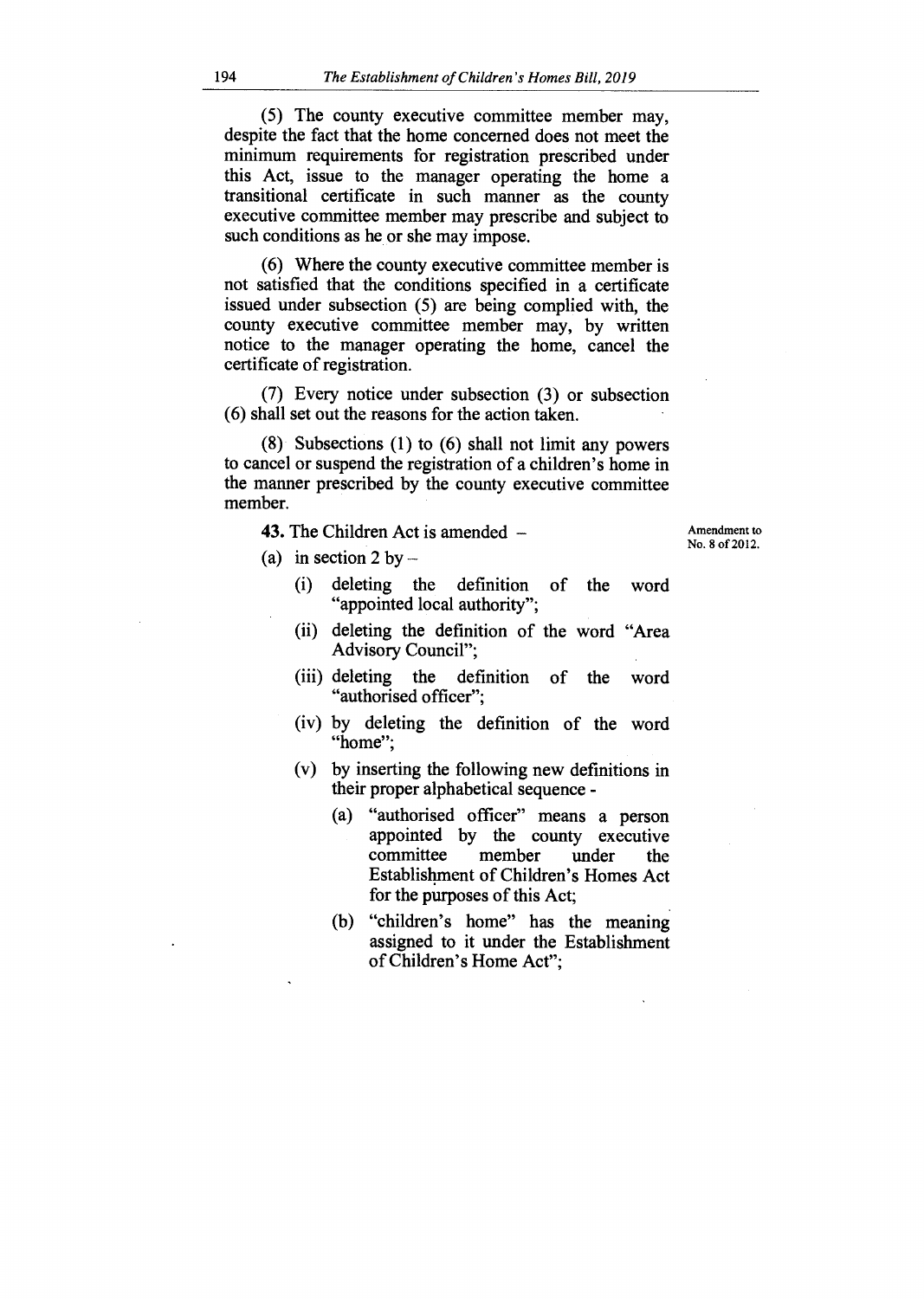- (c) "county executive committee member" means the county executive committee member responsible for matters relating to child welfare services in the County;
- (b) In section 31 by deleting the words "Local Authorities" appearing immediately after the words "Ministry responsible for" and substituting therefor the words "devolution";
- (c) in section  $32$  by  $-$ 
	- (i) deleting subsection (1) and substituting the following new subsection -

(1) The object and purpose for which the Council is established is to design and formulate policy and strategies in relation to the delivery of child welfare services and, in consultation with the county executive committee members in each County, coordinate and oversee the implementation of such policy and strategies in each County.

- (ii) deleting the word "supervise" appearing in paragraph (b) of subsection (2);
- (iii) inserting the words "County Governments and other" immediately after the words "support services to" in paragraph (f) of subsection (2); and
- (iv) deleting paragraphs  $(k)$ ,  $(l)$   $(n)$ , and  $(o)$ ;
- (d) by deleting sections 40 to 46;
- (e) by deleting sections 58 to 72;
- (f) in section  $120$  by  $-$ 
	- (i) deleting subsection (12) and substituting therefor the following new subsection -

(12) Where it appears to a children's home that a child in its area is in need of care and protection and that its intervention is necessary, the children's home shall -

> (a) receive such child into its care and need not bring the child before a court immediately;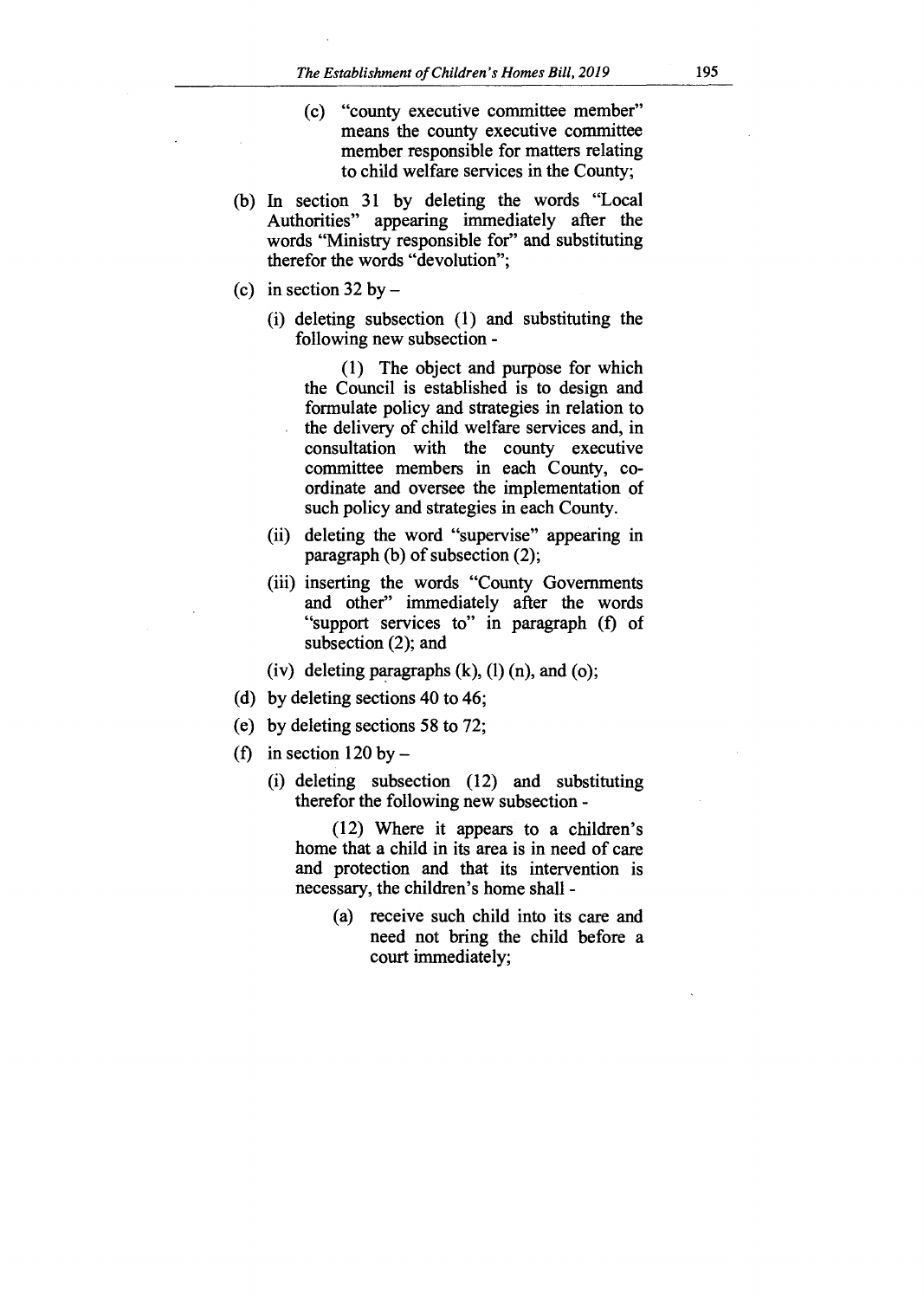- (b) notify the county executive committee member within seven days of receiving the child into its care;
- (c) ensure that the child is brought before a court within three months;
- (d) hand over the child to the parent or guardian of the child where such parent or guardian seeks to assume the care of the child; and
- (e) where it appears to be in the best interest of the child, endeavour to secure that the care of the child is assumed by a parent or guardian or<br>a person who has parental a person who has parental responsibility for the child by a relative or a friend who should, if possible, be of the same religion, race, tribe or clan as the child.
- (ii) deleting the words "A local authority or charitable children's institution" appearing in subsection (13) and substituting therefore the words "A children's home".
	- (f) in section 122 by deleting the words<br>" $local$  authority" appearing authority" appearing immediately after the words "of a particular" and substituting therefor the words "County";
	- (g) in section 125 by deleting the words "an appointed local authority, a charitable children's institution appearing immediately after the words "custody of" in subsection  $(5)$ and substituting therefor the words "children's home";
	- (h) in section 126 by deleting the words "children's voluntary institution or appointed local authority" appearing immediately after the words "to the person" in subsection (1) and substituting therefor the words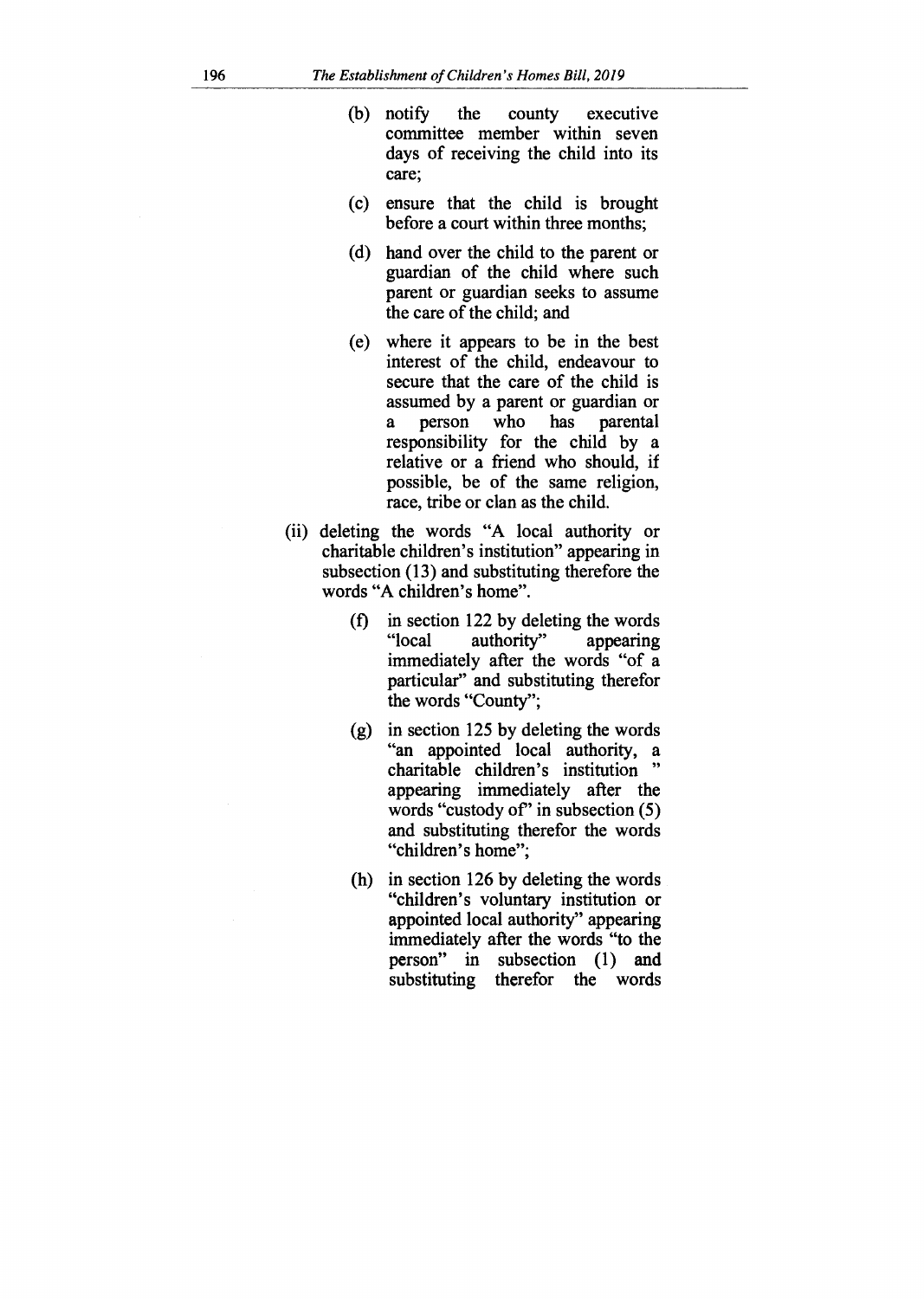"children's home or county executive committee member";

- (i) in section 132 by deleting the words "appointed local authority or an institution" appearing immediately after the words "child or to an" and substituting therefor the words "children's home";
- (i) in section 138 by  $-$ 
	- (i) deleting the words "charitable<br>children's institution or children's institution **or**  authority" appearing immediately after the words "fit person" in the<br>opening paragraph and paragraph substituting therefore the words "children's home"; and
	- (ii) deleting the words "charitable children's institution" appearing in paragraph (ii) and substituting therefor the words "children's home";
- (k) by deleting section 139 and substituting therefor the following new section **—**

**139.** (1) Whenever a child runs away from any person or home with whom or with which he has been placed by a children's home a aforesaid, it shall be the duty of the responsible for the management of the home or relevant authorised officer, within forty-eight hours of such occurrence coming to his or her knowledge, to notify the county executive committee member.

(2) A person who contravenes the provision of subsection (1) commits an offence and is liable, on conviction, to a fine not exceeding two hundred thousand shillings or to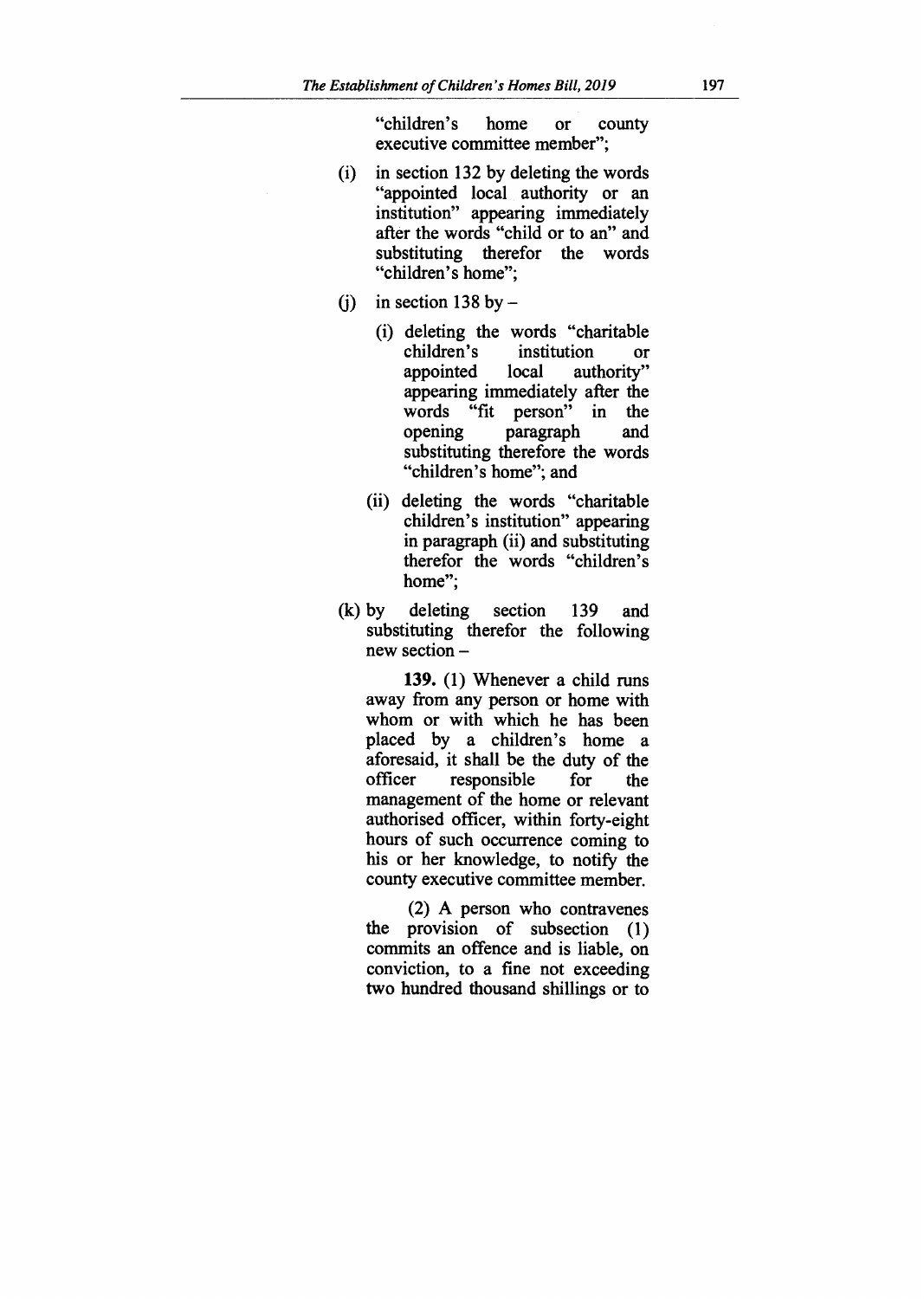imprisonment for a term not exceeding six months or to both.

- (1) in section 141 by deleting the words "charitable children's institution" appearing in subparagraph (i) of<br>paragraph (a) and substituting paragraph (a) and substituting<br>therefor the words "children's the words home";
- (m)in section 147 by deleting the words "charitable children's institution" appearing immediately after the words "or to a" in subsection (1) and substituting therefor the words "children's home";
- (n) in section 191 by deleting the words "charitable children's institution" appearing immediately after the words " $\overline{or}$  a" in paragraph (d) of<br>subsection (1) and substituting subsection (1) and substituting<br>therefor the words "children's the words home";
- (o) in section 199 by deleting the words "local authorities or charitable<br>children's institution" appearing institution" immediately after the words "in aid to" in subsection (1) and substituting<br>therefor the words "children's the words home";
- (p) by deleting the Second Schedule; and
- (q) by deleting the Eighth Schedule.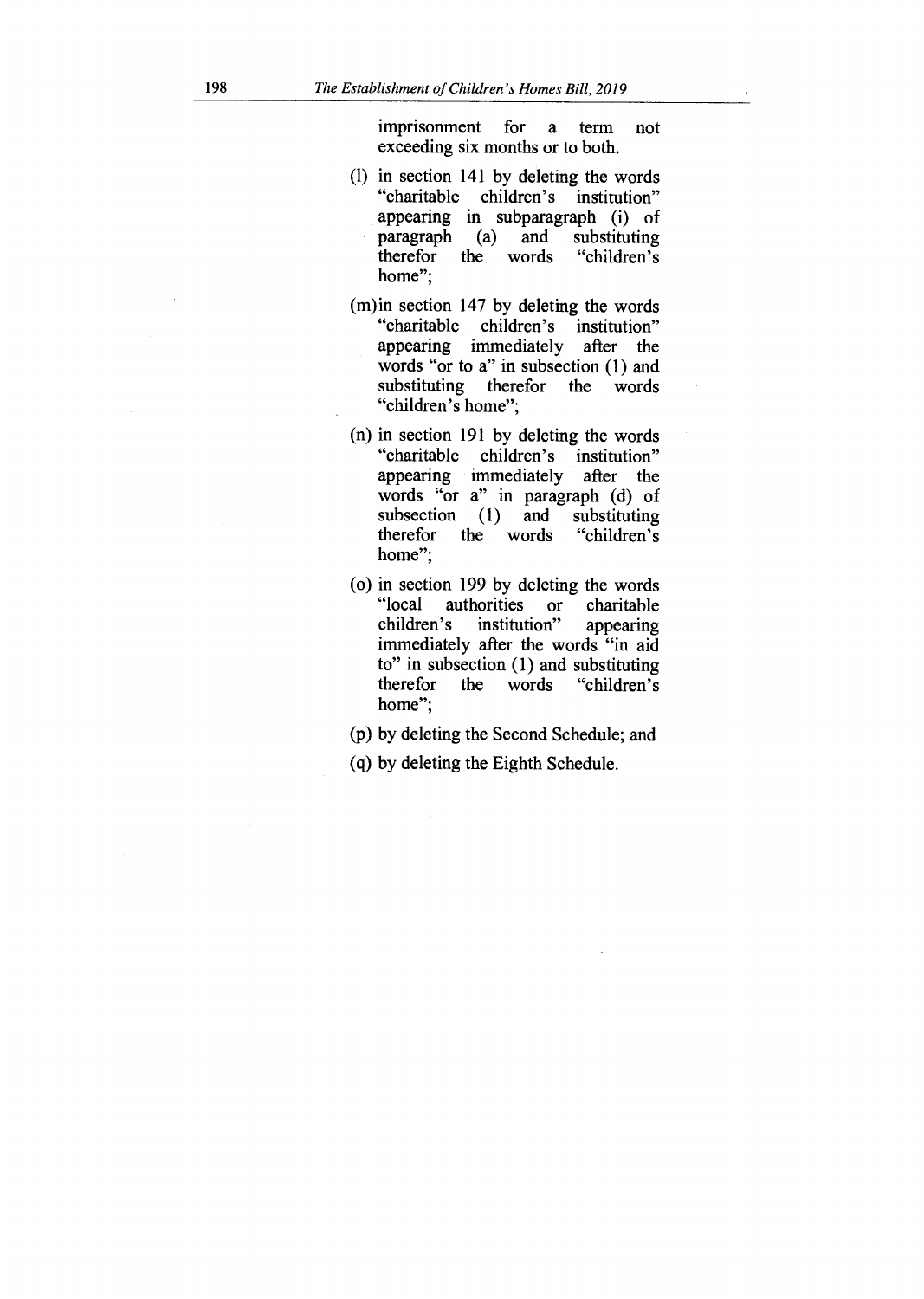#### **SCHEDULE S. 11(3), 14(5)**

# **LICENCING AND REGISTRATION PROVISIONS TO BE APPLIED BY A COUNTY GOVERNMENT PENDING THE ENACTMENT OF LEGISLATION**

#### **Determination of an application for registration and licencing**

**1.** A county executive committee member shall consider an application made for registration of a children's home and may, if satisfied that the applicant meets the requirements of this Act, register the applicant upon payment of the prescribed fee.

- **2.** The county executive committee member shall —
- (a) communicate the decision under paragraph in writing;
- (b) enter the name of the home into a register maintained for that purpose; and
- (c) issue to the applicant a licence, within fourteen days of its decision to register the applicant.

**3.** The county executive committee member may, where the Committee Member considers it necessary, call for such further information or carry out such inspections as county executive committee member may consider necessary for the determination of the application.

**4.** The county executive committee member may, in registering and issuing a licence under paragraph 1, impose such terms and conditions on the applicant as maybe necessary and may, from time to time, vary such conditions.

**5.** The county executive committee member shall set out in the licence granted to an applicant under this section, any term or condition imposed under paragraph 4.

**6.** A licence issued to an applicant under paragraph 2 shall not be transferable to another person.

**7.** A licence issued under this Act shall, unless earlier revoked, be valid up to the  $31<sup>st</sup>$  December of the year in which it is issued and may, on expiry, be renewed on application by the licensee.

**8.** Despite paragraph 7, where an application for the renewal of a licence is made, the licence shall be deemed to continue in force until the application is determined.

**9.** The county executive committee member may for the purpose of considering applications under this section constitute a committee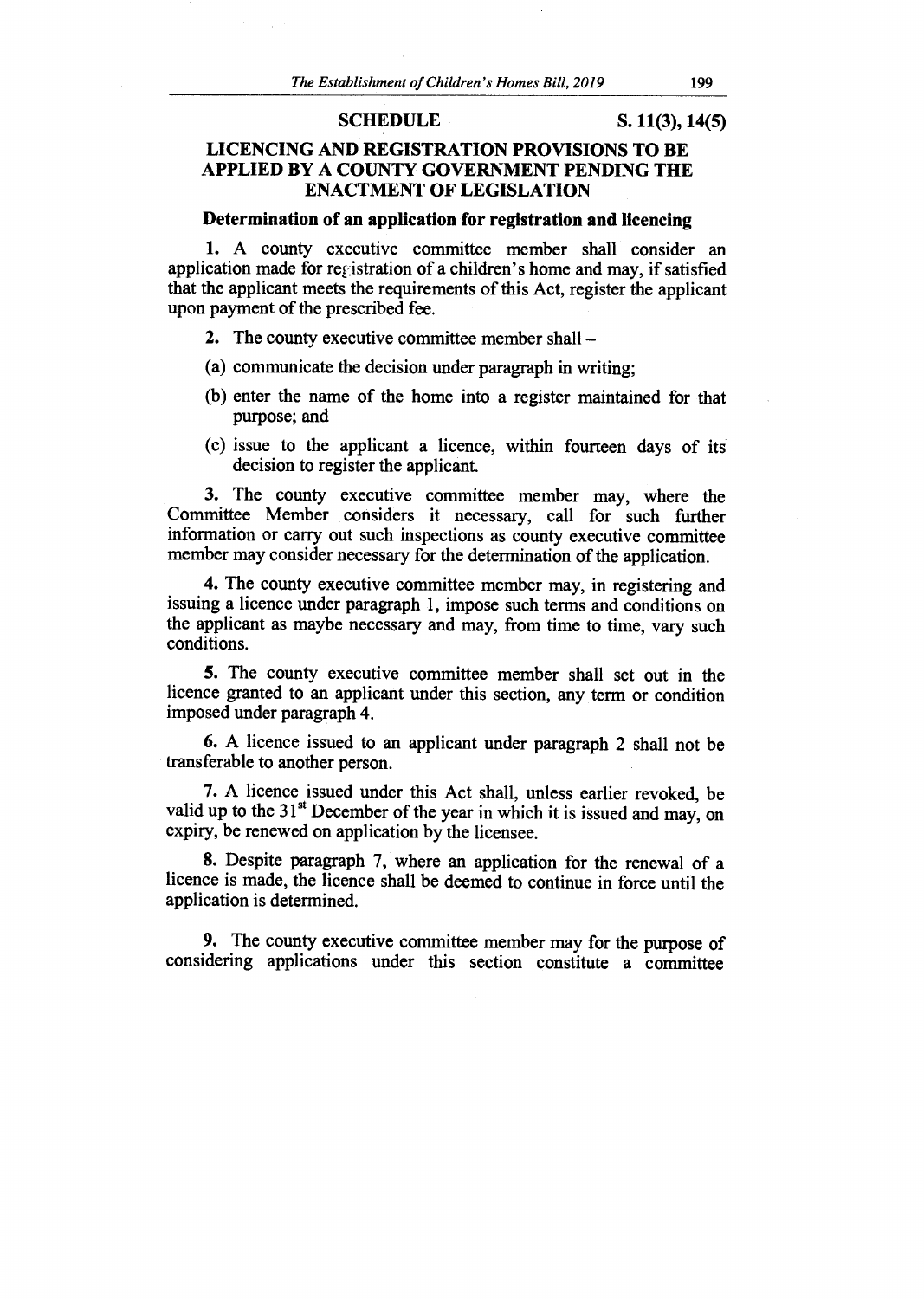consisting of such public officers serving within the relevant department not exceeding three to consider such applications.

# **Renewal of a licence**

**10.** An application for the renewal of a licence shall be made to the county executive committee member in the prescribed form and shall be—

- (a) made at least three months immediately preceding the expiry of the licence;
- (b) submitted to the county executive committee member together with the documents required for registration under the Act; and
- (c) be considered in the same manner as an application for registration.

11. Where an application for the renewal of a licence is not lodged within three months immediately preceding its expiry, the county executive committee member may consider such application upon payment of an additional fee of such an amount as the county executive committee member may, by notice in the Gazette, determine.

**12.** The county executive committee member shall consider an application made under paragraph 10 and may, if satisfied that the applicant meets the requirements of this Act, renew the licence of an applicant upon payment of the prescribed fee.

#### **Refusal to register a home**

**13.** The county executive committee member may refuse to register a children's home where—

- (a) the applicant has submitted false or misleading information in the application;
- (b) the application does not comply with the provisions of this Act;
- (c) the name of the home is identical to another registered home or so nearly resembles the name of another home as to be likely to mislead the public as to its nature or identity; or
- (d) the managers or personnel do not meet the qualifications required for the care and support of senior citizens prescribed under this Act or under any other written law.

**14.** The county executive committee member shall notify the applicant of the decision within fourteen days of such refusal.

#### **Grounds for cancellation of a licence**

**15.** The county executive committee member may, subject to the issuance of a notice in accordance with the Act, cancel the registration of a children's home where —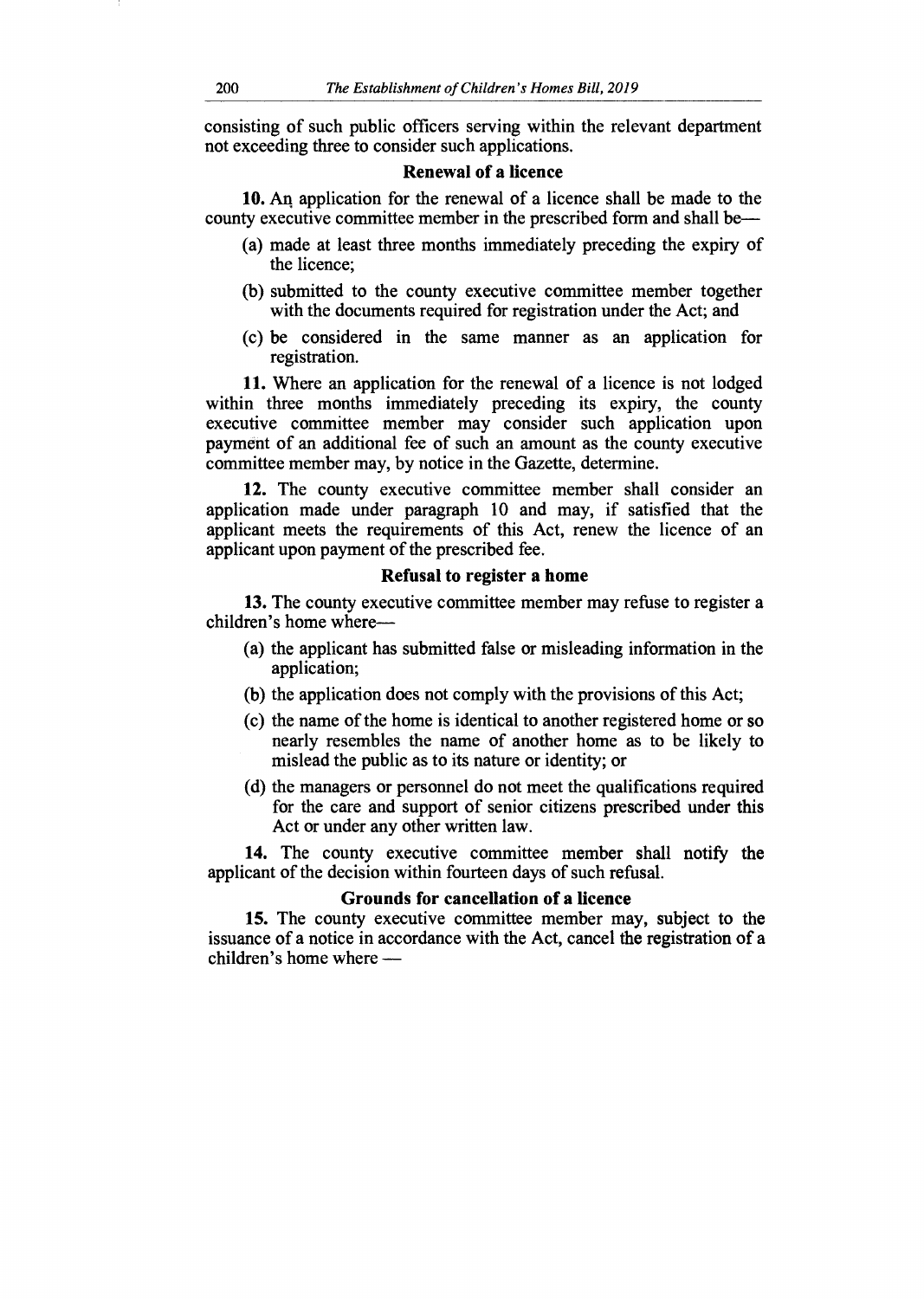- (a) the county executive committee member has reasonable cause to believe that the home has among its objects or is likely to pursue an unlawful cause or purpose prejudicial to the peace, welfare or good order of the community;
- (b) the manager or employees of the home fail to comply with—
	- (i) any directive issued by the county executive committee member to ensure compliance with the provisions of the Act; Or
	- (ii) a condition for registration and issuance of a licence under the Act;
- (c) the applicant fails to submit any information required under this Act or requested by the county executive committee member in order to ensure compliance with the Act; or
- (d) the county executive committee member determines that the applicant submitted false information or statements at the time of registration of the home.

**16.** The county executive committee member shall not revoke a licence under paragraph 15 unless the Committee Member—

- (a) issues to the licensee, a notice of at least fourteen days of its intention to revoke the licence; and
- (b) grants the licensee, an opportunity to be heard on the revocation.

**17.** The county executive committee member shall cancel the registration of any registered home which has ceased to be a home or which has been closed down.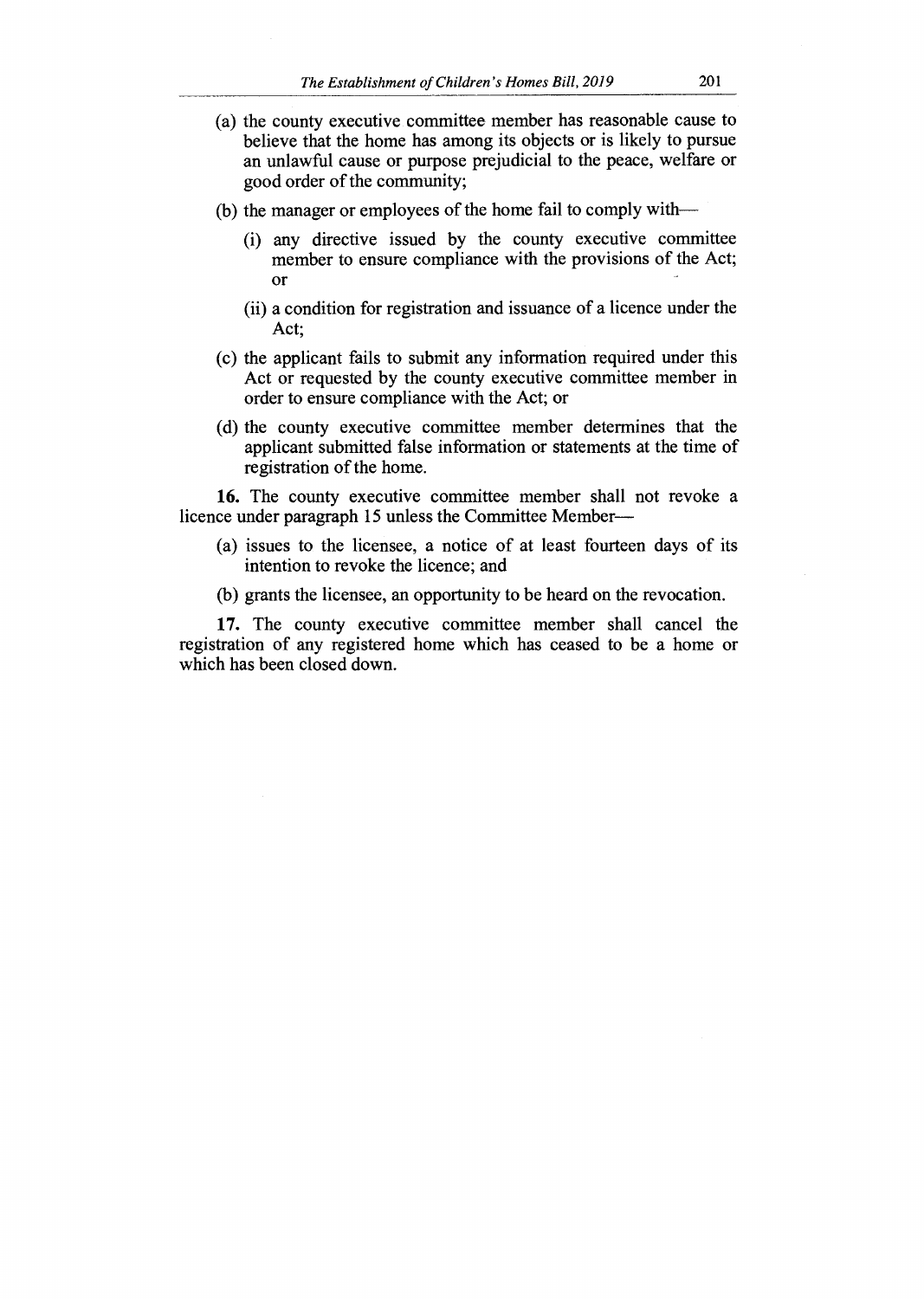#### **MEMORANDUM OF OBJECTS AND REASONS**

#### **Statement of the Objects and Reasons for the Bill**

The principle object of the Bill is to provide a framework for the registration and licensing of children's homes so as to ensure the provision of care and protection to neglected children found in every County. This would therefore give effect to Article 53(1)(c) and (d) of the Constitution on the right of every child to *—* 

- *(c) basic nutrition, shelter and healthcare; and*
- *(d) to be protected from abuse, neglect, harmful cultural practices, all forms of violence, inhuman treatment and punishment, and hazardous or exploitative labour.*

The Bill recognises the fact that the function relating to the provision of children's facilities is a devolved function and while we have in place the Children Act which provides a provides a framework through which existing institutions are established, it has become necessary to amend the Children Act in order to align it with the Constitution and to address any existing gaps in the care and protection of neglected children.

The Bill provides the overall framework and sets out the standards that are to be adhered to by the County Governments and leaves it to each County Government to establish the legal framework for the establishment and regulation of children's homes within the respective County.

#### **Statement on the delegation of legislative powers and limitation of fundamental rights and freedoms**

The Bill confers on the Cabinet Secretary the powers to make regulations under the Act for the purposes of operationalising the Act in order to implement the objectives set out in the Bill. The Bill does not limit any fundamental rights or freedoms.

#### **Statement on how the Bill concerns county governments**

This Bill is expected to provide a framework through which county governments are to put in place mechanisms for the implementation of policies and programmes necessary for the protection and care of neglected children in each County. In particular, the counties are expected to establish homes and implement programmes within the county for the care of neglected children. The County Governments, through the respective county executive committee members are responsible for the registration of homes and the licensing of persons responsible for the management of the homes.